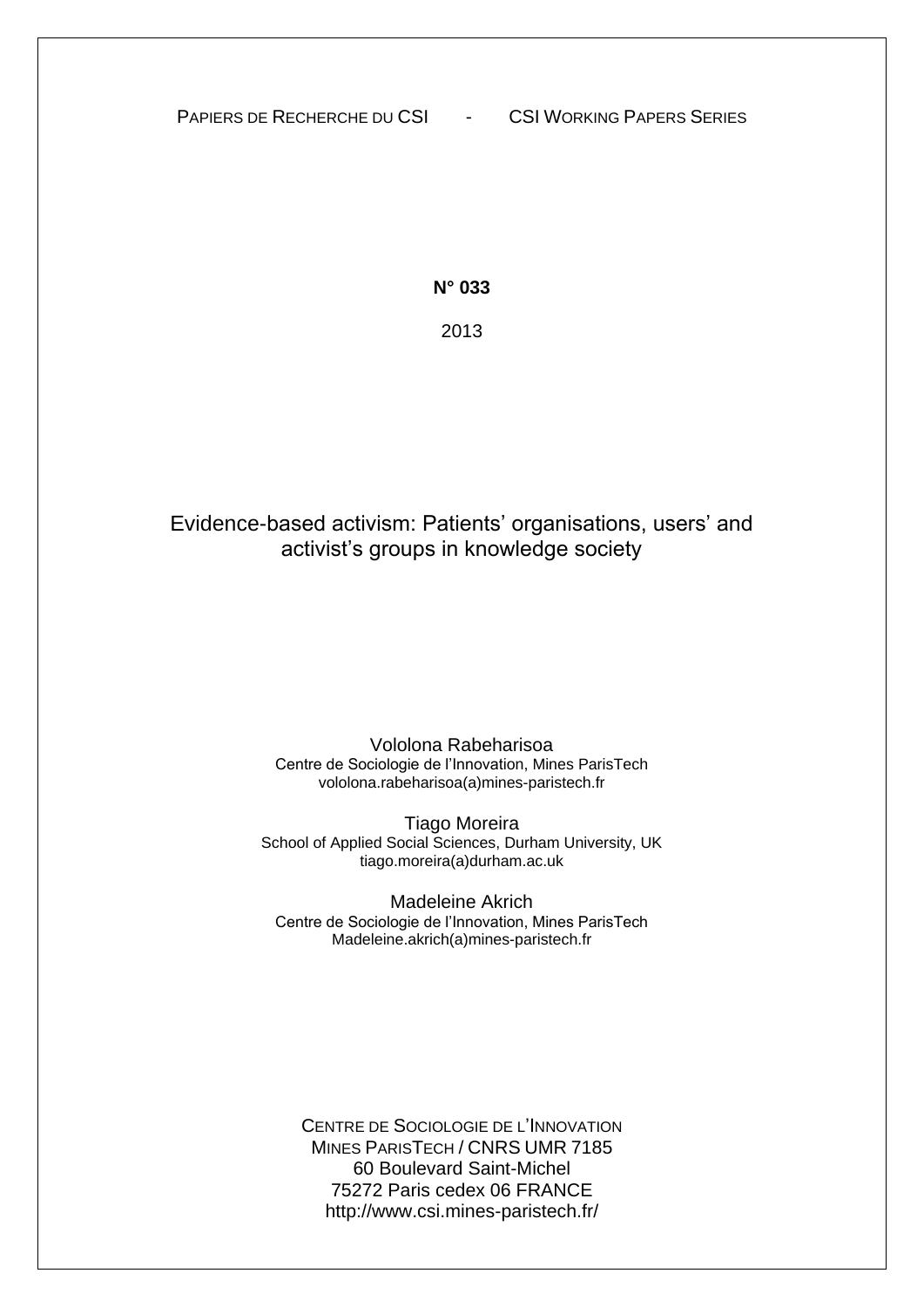#### PAPIERS DE RECHERCHE DU CSI

Cette collection a pour but de rendre aisément disponible un ensemble de documents de travail et autres matériaux de discussion issus des recherches menées au CSI (CENTRE DE SOCIOLOGIE DE L'INNOVATION).

Tous les droits afférant aux textes diffusés dans cette collection appartiennent aux auteurs.

Des versions ultérieures des papiers diffusés dans cette collection sont susceptibles de faire l'objet d'une publication. Veuillez consulter la base bibliographique des travaux du CSI pour obtenir la référence exacte d'une éventuelle version publiée.

#### CSI WORKING PAPERS SERIES

The aim of this collection is to make easily available a set of working papers and other materials for discussion produced at the CSI (CENTRE DE SOCIOLOGIE DE L'INNOVATION).

The copyright of the work made available within this series remains with the authors.

Further versions of these working papers may have been submitted for publication. Please check the bibliographic database of the CSI to obtain exact references of possible published versions.

> CENTRE DE SOCIOLOGIE DE L'INNOVATION MINES PARISTECH / CNRS UMR 7185 60 Boulevard Saint-Michel 75272 Paris cedex 06 FRANCE http://www.csi.mines-paristech.fr/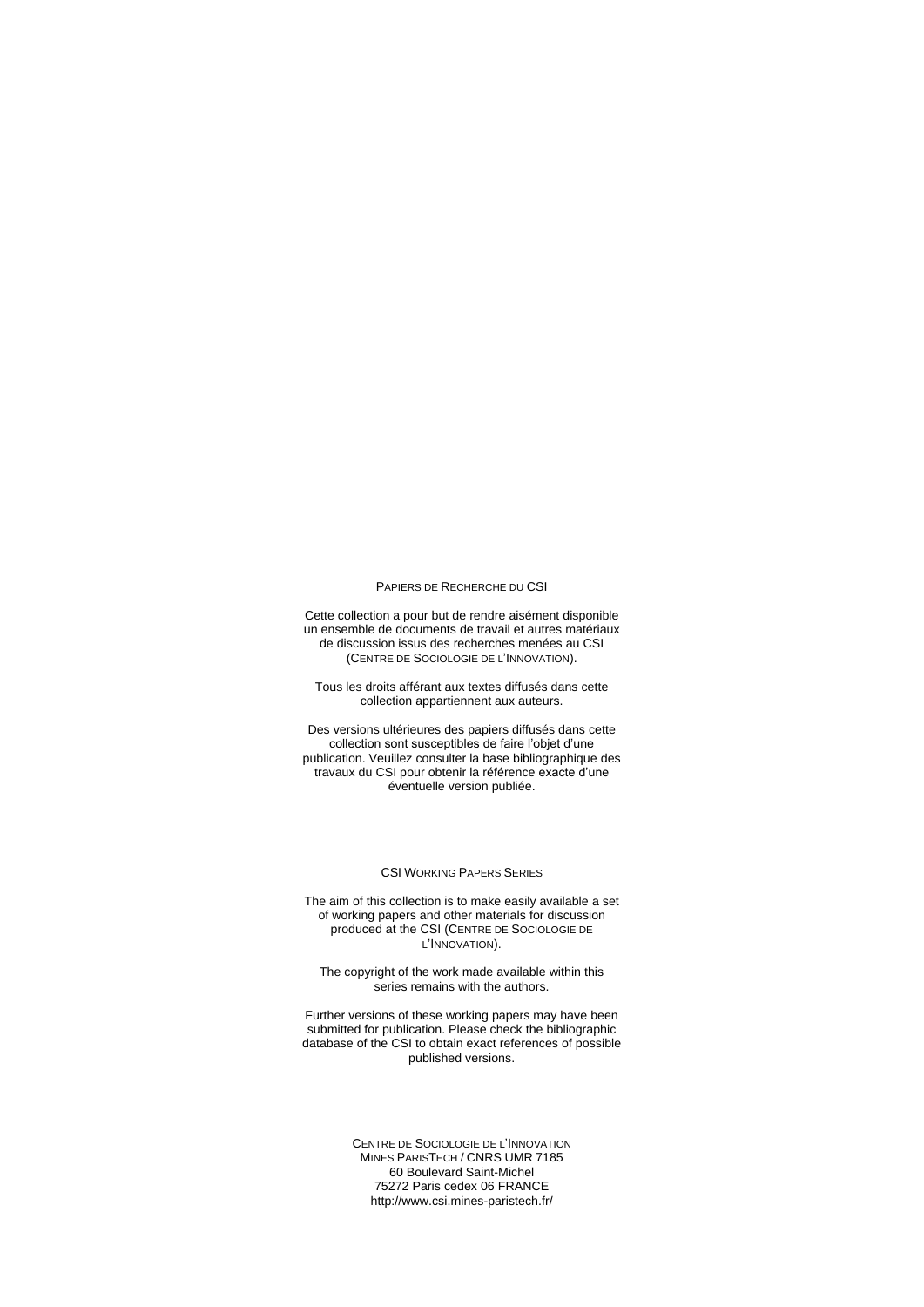# **Evidence-based activism: Patients' organisations, users' and activist's groups in knowledge society**

#### **Authors**

1. Vololona Rabeharisoa, corresponding author. Centre de sociologie de l'innovation, Mines-ParisTech, Paris, France Tel: 33 (0) 1 40 51 92 85 Email: [vololona.rabeharisoa@mines-paristech.fr](mailto:vololona.rabeharisoa@mines-paristech.fr)

2. Tiago Moreira, corresponding author School of Applied Social Sciences, Durham University, UK Tel: 44 (0) 191 33246983 Email: [tiago.moreira@durham.ac.uk](mailto:tiago.moreira@durham.ac.uk)

3. Madeleine Akrich, corresponding author Centre de sociologie de l'innovation, Mines-ParisTech, Paris, France Tel: 33 (0) 1 40 51 92 84 Email: madeleine.akrich@mines-paristech.fr

## **Authors' biographies**

**Vololona Rabeharisoa** is Professor of Sociology at Mines-ParisTech and Senior Researcher at Centre de Sociologie de l'Innovation. Her main research interests are in science and technology studies, notably sociology of biomedicine, in disability studies, and in social movements analysis. She has extensively published on patients' organizations' engagement in biomedical research.

**Tiago Moreira** is Senior Lecturer in Sociology at Durham University (UK). His research is mostly concerned with the role of knowledge and technology in health care. He is internationally recognised for his research in health care standards. He is currently a Visiting Research Professor at the Centre for Healthy Ageing, University of Copenhagen, and a member of the Editorial Board of *Sociology of Health and Illness*. He has recently published a research monograph, *The Transformation of Contemporary Healthcare: the Market, the Laboratory and the Forum* (Routledge/Taylor Francis).

**Madeleine Akrich** is Director of the CSI, Mines-ParisTech. Her research work has long been devoted to technology studies, and more recently to health and medicine, with a specific focus on the role of internet in the domain of health and medicine as regards patients' information and mobilisation.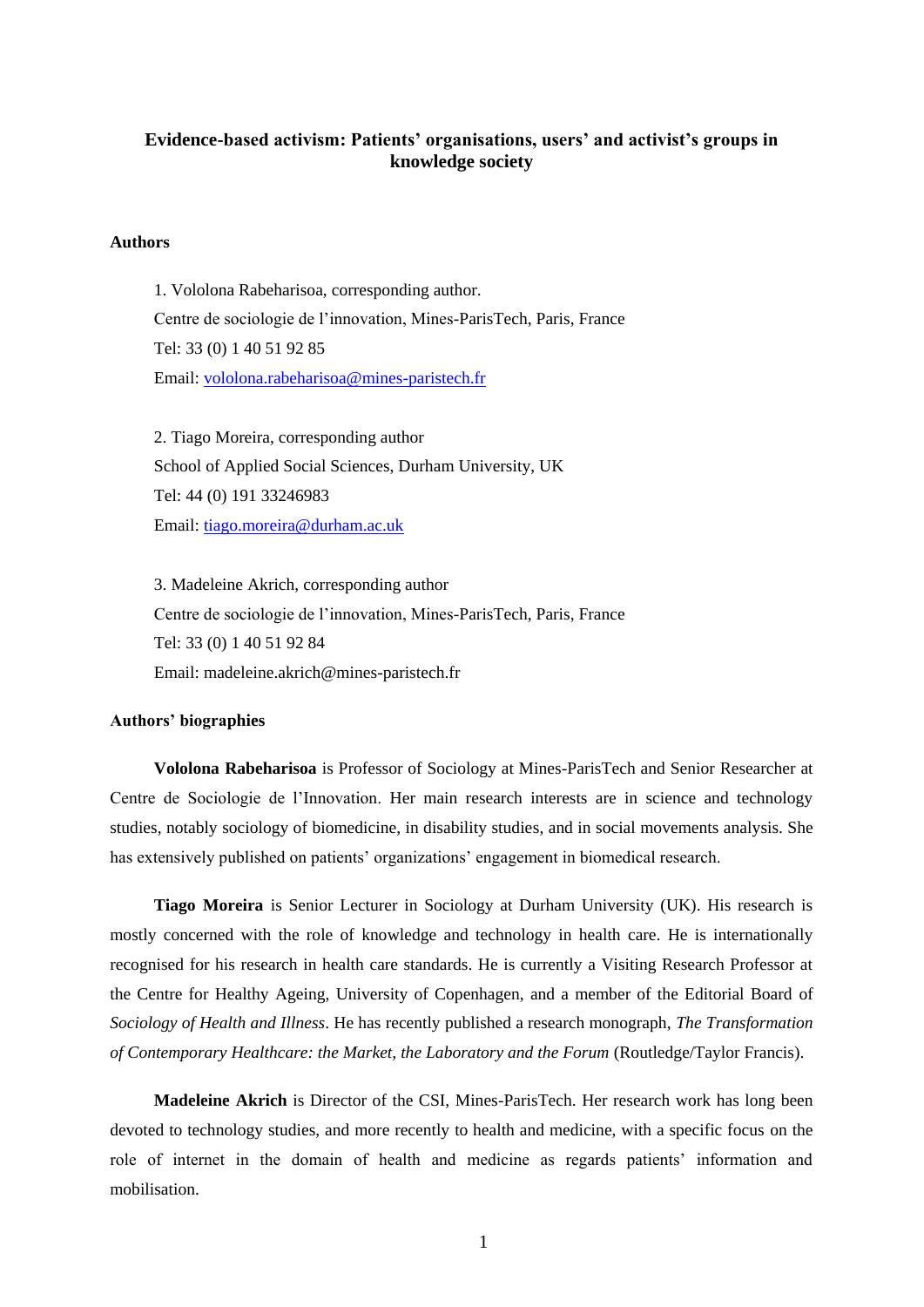## **Acknowledgements**

This article is based on a European research project called EPOKS (European Patients' Organizations in Knowledge Society; see [http://www.csi.ensmp.fr/WebCSI/EPOKSWebSite/\)](http://www.csi.ensmp.fr/WebCSI/EPOKSWebSite/) supported by the European Commission FP7. We warmly thank all patients' organisations which participated to our surveys. We owe a lot to our partners in this project, who took an active part in providing empirical data and analysis.

# **Abstract**

This article proposes the notion of 'evidence-based activism' to capture patients' and health activists' groups' focus on knowledge production and knowledge mobilisation in the governance of health issues. It introduces empirical data and analysis on groups active in four countries (France, Ireland, Portugal, and the UK), and in four condition areas (rare diseases, Alzheimer's disease, ADHD – Attention Deficit Hyperactivity Disorder, and childbirth). It shows how these groups engage with, and articulate a variety of credentialed knowledge and 'experiential knowledge' with a view to explore concerned people's situations, to make themselves part and parcel of the networks of expertise on their conditions in their national contexts, and to elaborate evidence on the issues they deem important to address both at an individual and a collective level.

This article argues that in contrast to health movements which contest institutions from the outside, patients' and activists' groups which embrace 'evidence-based activism' work 'from within' to imagine new epistemic and political appraisal of their causes and conditions. 'Evidence-based activism' entails a collective inquiry associating patients/activists and specialists/professionals in the conjoint fabrics of scientific statements and political claims. From a conceptual standpoint, 'evidence-based activism' sheds light on the on-going coproduction of matters of fact and matters of concern in contemporary technological democracies.

## **Keywords**

Evidence-based activism, patients' and health activists' groups, expertise, healthcare policies, collective inquiry, technological democracies.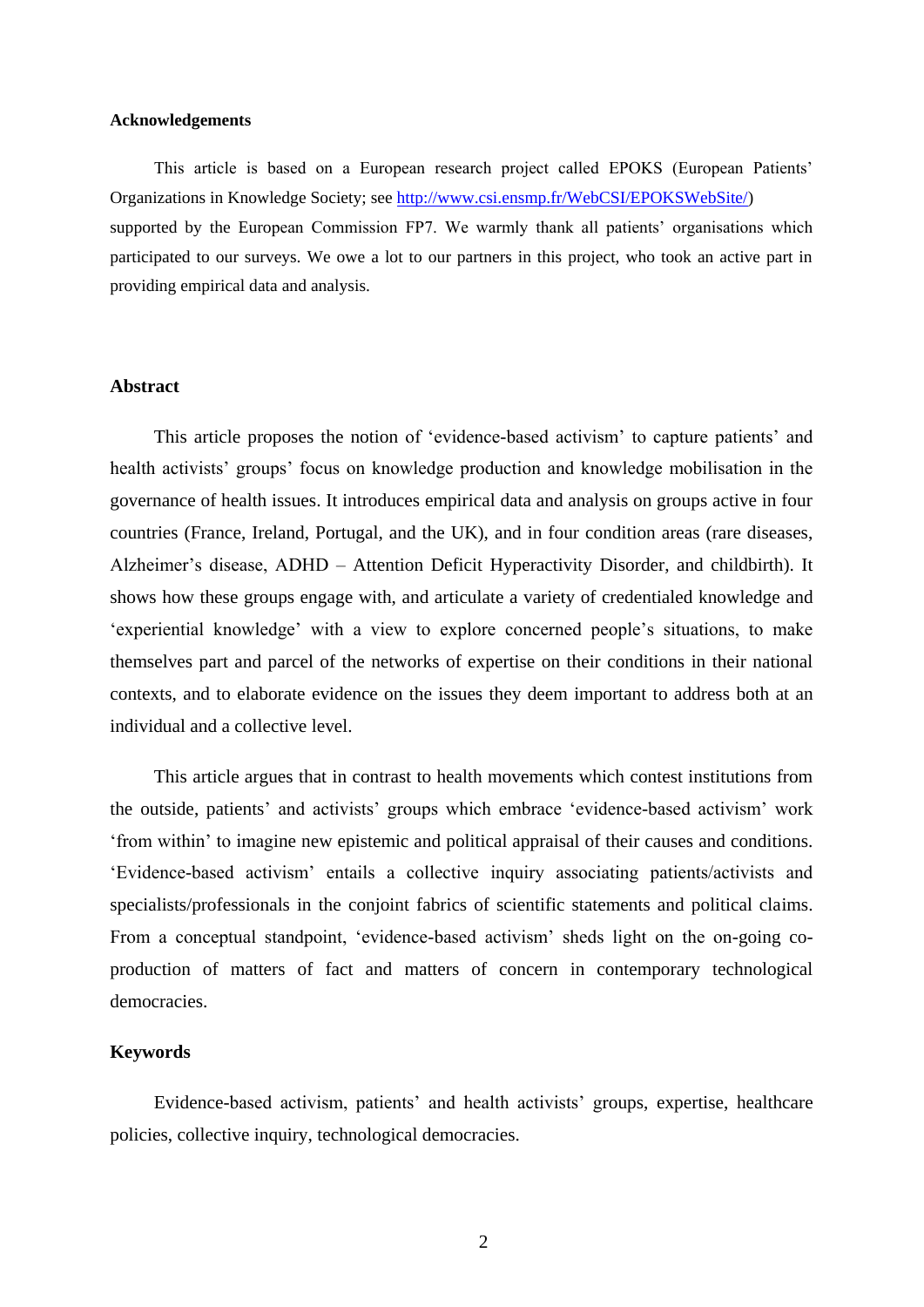## **Introduction**

Over the last two decades, social scientists have renewed their interest in patients' organisations, users' and activists' groups in the domain of health and medicine. This is due to interlinked transformations that significantly affect the sector of health and medicine: 1) the growing reliance on EBM for defining and managing care protocols; 2) the proliferation of diagnostic and therapeutic targets, and the complex regulation of the markets of drugs and medical products; 3) the challenges to the power of the medical profession and the strengthening of mechanisms of accountability; 4) the increased involvement of patients' groups in biomedical research; and 5) the emergence of new legislative frameworks that recognise patients and users as stakeholders in health policies in Western countries. The complex interactions that patients' organisations, users' and activists' groups build with these processes have attracted the attention of social scientists. Combining perspectives from new social movement studies, science and technology studies, political sciences, sociology and anthropology of biomedicine, and organisation studies, special issues of journals (Brown & Zavetovki 2004; Landzelius 2006), as well as edited books (Löfgren et al. 2011; Hoffman et al. 2011), have examined issues related to the politics of illness, the shaping of collective identities, the relationship between experts and lay people, the democratisation of health, and the articulation between science, medicine and the market. Contributing authors of these publications have also engaged in reflection on the analytical concepts and frameworks that best capture the role of patients' organisations, users' and activists' groups in these compound processes.

This special issue takes this body of research a step further to put forward the concept of 'evidence-based activism' as a means to understand the development of modes of activism that focus on knowledge production and knowledge mobilisation in the governance of health issues. We argue that such modes of activism are reconfiguring the role and dynamic of patients' organisations, users' and activists' groups, and have broader consequences for the governance of the so-called 'knowledge society' in contemporary democracies. Before presenting our approach, we first contextualise our approach within the current research to delineate what exactly we mean by 'evidence-based activism'.

### **From 'war on diseases' to the dual shaping of conditions and health issues**

Amongst the transformations stated above, the involvement of patients' organisations in biomedical research has been pinpointed as a watershed in health activism. Rich and detailed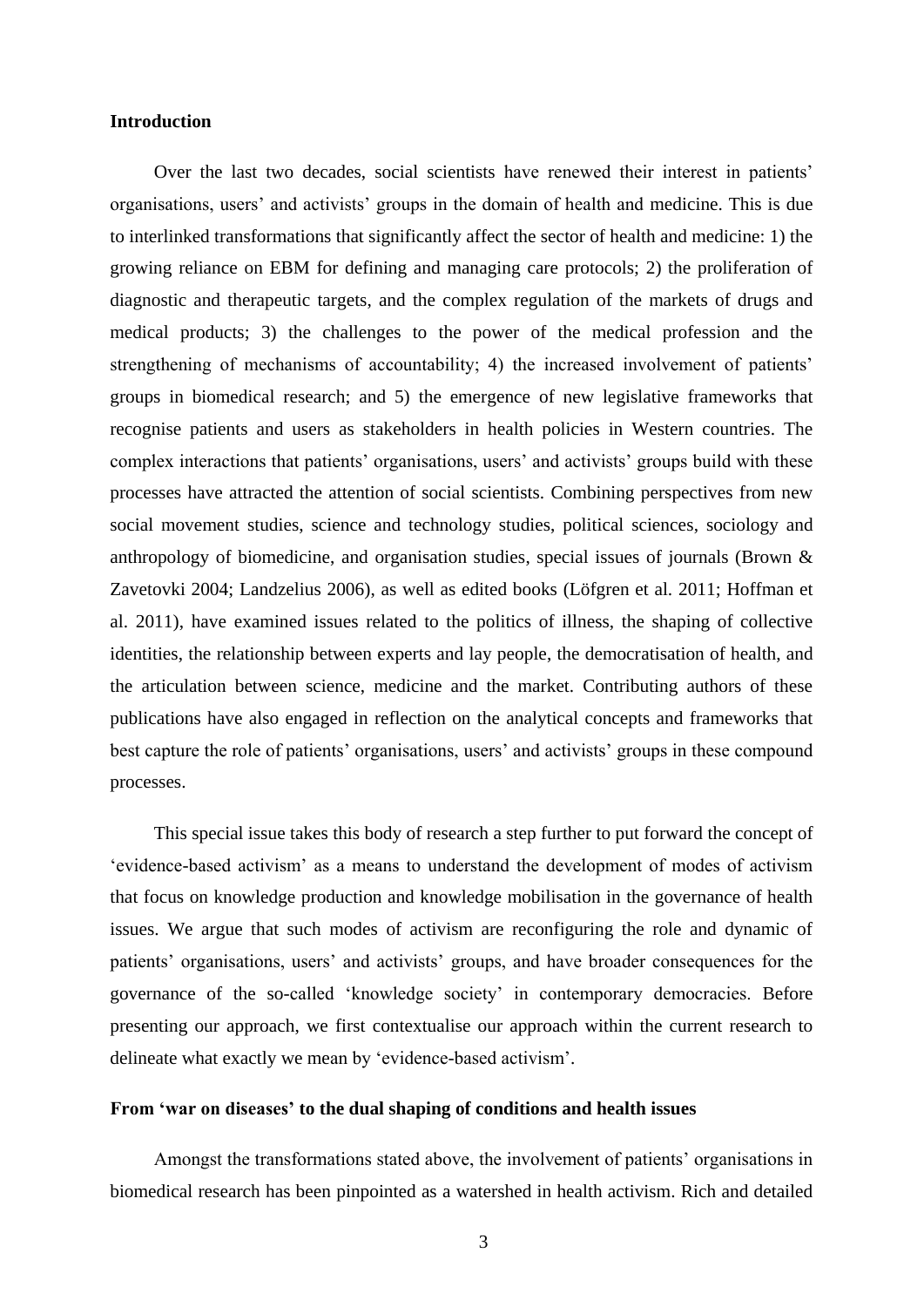studies have documented the rationale that underlies this dynamic, and its consequences on the configuration and conduct of collective action associating patients and experts (Barbot 2002; Dodier 2003; Brown et al. 2004; Epstein 1996; Novas 2006; Rabeharisoa & Callon 1999; Rapp et al. 2001; Silverman 2011; Panofsky 2011; Stockdale 1997).

Firstly, these authors have stressed the emergence of new forms of activism in which patients' organisations no longer confine their activities to the provision of help to their members and/or to advocacy for their rights and interests, but actively intervene in 'war on diseases' with an aim at finding a cure. 'War on diseases' has clustered around lifethreatening conditions such as cancers, rare genetic diseases and HIV/AIDS, to cite but a few, for which there has been no treatment, a situation that patients and activists have related to the lack of investments and/or focus in biological, clinical and therapeutic research. Patients' organisations have thus mobilised to intervene in biomedical activities with a view to launching and accelerating the 'quest for a cure'. In his pioneering work on Act-Up, Epstein (1995) coined the term 'treatment activism' to feature activists' concern with the fight against the disease. In their study of the AFM<sup>1</sup>, Rabeharisoa & Callon (1999; Rabeharisoa 2006) pointed to the organisation's shifting interests from directly helping patients and their families to manage illness towards being involved in research and clinical efforts to combat the disease, a detour that the AFM considered as a relevant and promising avenue for securing a better future for people suffering from myopathies. In contrast to previous patients' organisations, which formed around chronic diseases and were mainly preoccupied with helping patients to cope with their illness experience (Pierret 2003) and manage their illness trajectories (Corbin & Strauss 1988), Act-Up, the AFM, and similar organisations, targeted diseases themselves as the focus of their mobilisation.

Secondly, patients' organisations' concerns with disease and its exploration has entailed a redistribution of competencies and prerogatives between patients and credentialed experts. Certain patients and activists acquired scientific and medical knowledge, becoming what Epstein (1995) labelled 'lay experts', i.e. credible interlocutors of specialists. Patients' organisations also collected, formalised and circulated patients' experience as a legitimate body of 'experiential knowledge' (Arskey 1994; Borkman 1976) on their conditions, and became what Rabeharisoa & Callon (2004) called 'experts of experience'. This two-fold role played by patients' organisations, as 'lay experts' and 'experts of experience', has led to new forms of cooperation between patients and specialists in the production, discussion and

 $\overline{a}$ 

<sup>1</sup>Association française contre les myopathies – French association against myopathies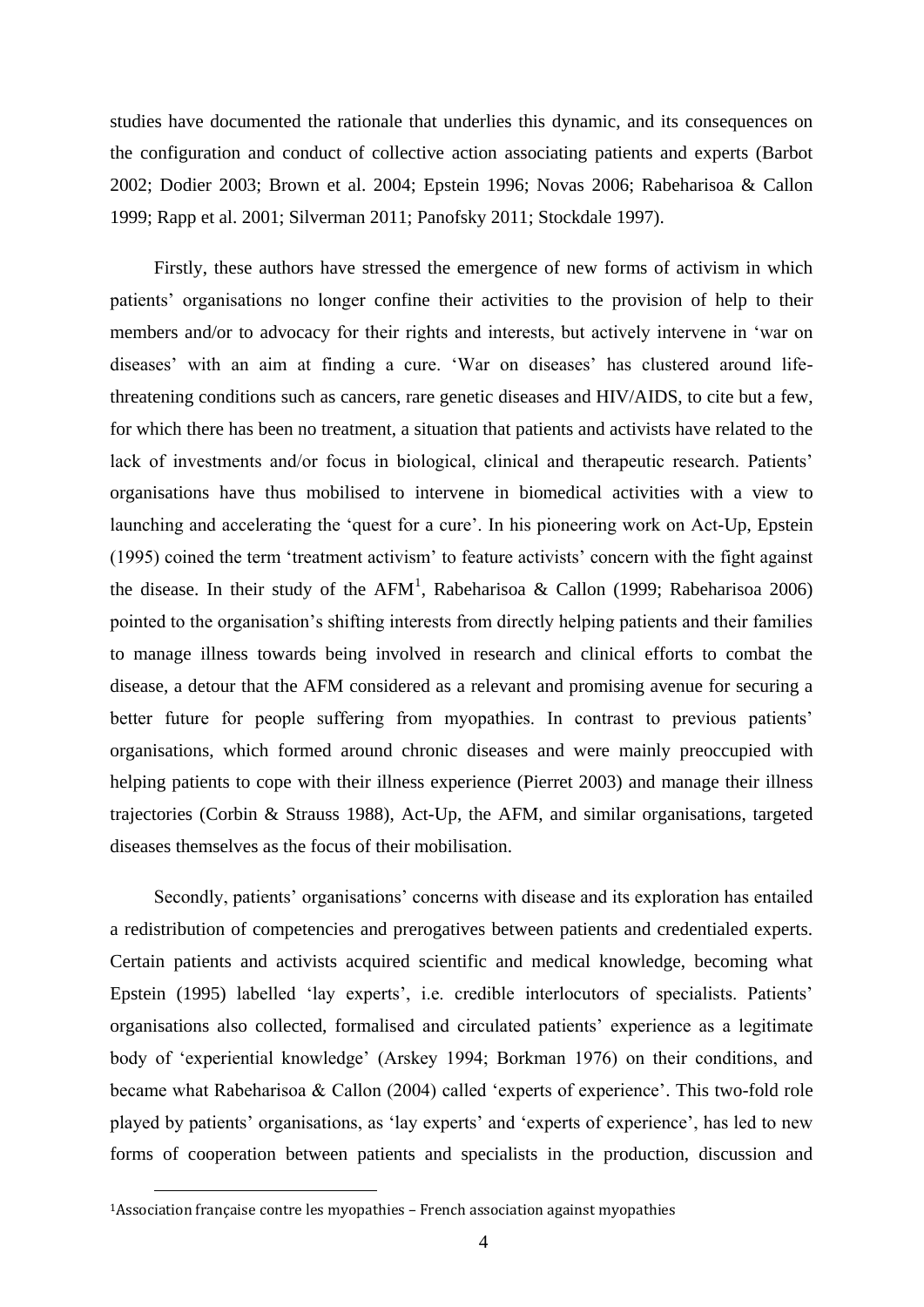dissemination of knowledge. This transformation extended the repertoire of styles of mobilisation enacted by patients' and users' organisations, adding to forms of contestation new modalities of articulation that bring together these organisations and specialists to negotiate the scope of epistemic arenas for their conditions.

Thirdly, studies of patients' organisations' engagement in biomedical research have revealed the evolving nature of patienthood (Landzelius 2006). It is argued that not only patients cease to be passive and take an active part in the understanding of their conditions (Barbot 2006), but also that this involvement requires engagement with their self-description. Rabeharisoa & Callon (2004), in the case of myopathies, noted how some families (and doctors alike) who formerly saw their affected relatives as 'defects of Nature', progressively considered them as full-fledged human beings suffering from genuine diseases, who deserved to be recognised and treated as such. Patients' organisations' contribution to the production of knowledge both transforms the epistemic nature of their condition *and* raises the social status of affected people. This sometimes results in a new form of social relations between patients, which Rabinow (1999) has labelled 'biosociality' to indicate their condition-focused, knowledge laden and transformative power, which can however extends across disease areas in manifestations of solidarity through public donations to research on a range of 'high profile' diseases. These transformations of patienthood also brought tensions into organisations and movements. Epstein (1995), for example, showed how certain activists' proactive encounter with researchers ended up in a schism between 'lay experts' and 'lay lay' patients within Act-Up, the latter arguing that the former eventually lose sight of 'grass roots' problems.

The modalities of engagement are underpinned by reflexive work which echoes, as much as partakes, a number of aspects in the dynamic of contemporary health and medicine. It sheds light on the uncertainty and fragmentation of biomedical knowledge (Berg & Mol 1998), which is particularly salient in contested condition-areas such as emergent environmental illnesses (Brown et al. 2004), or complex multi-factorial conditions like Attention Deficit Hyperactivity Disorder (ADHD), which is the focus of one chapter of this special issue. It also relates to the development of EBM that emphasises the importance of standards in guiding clinical work, leading to the transition from the 'clinical tradition' to what Dodier (2003) calls 'therapeutic modernity'. Thus, Cambrosio et al. (2006) have suggested that EBM standards are linked to the emergence of a distinctive type of objectivity, 'regulatory objectivity', that focuses on the establishment of conventions through collectively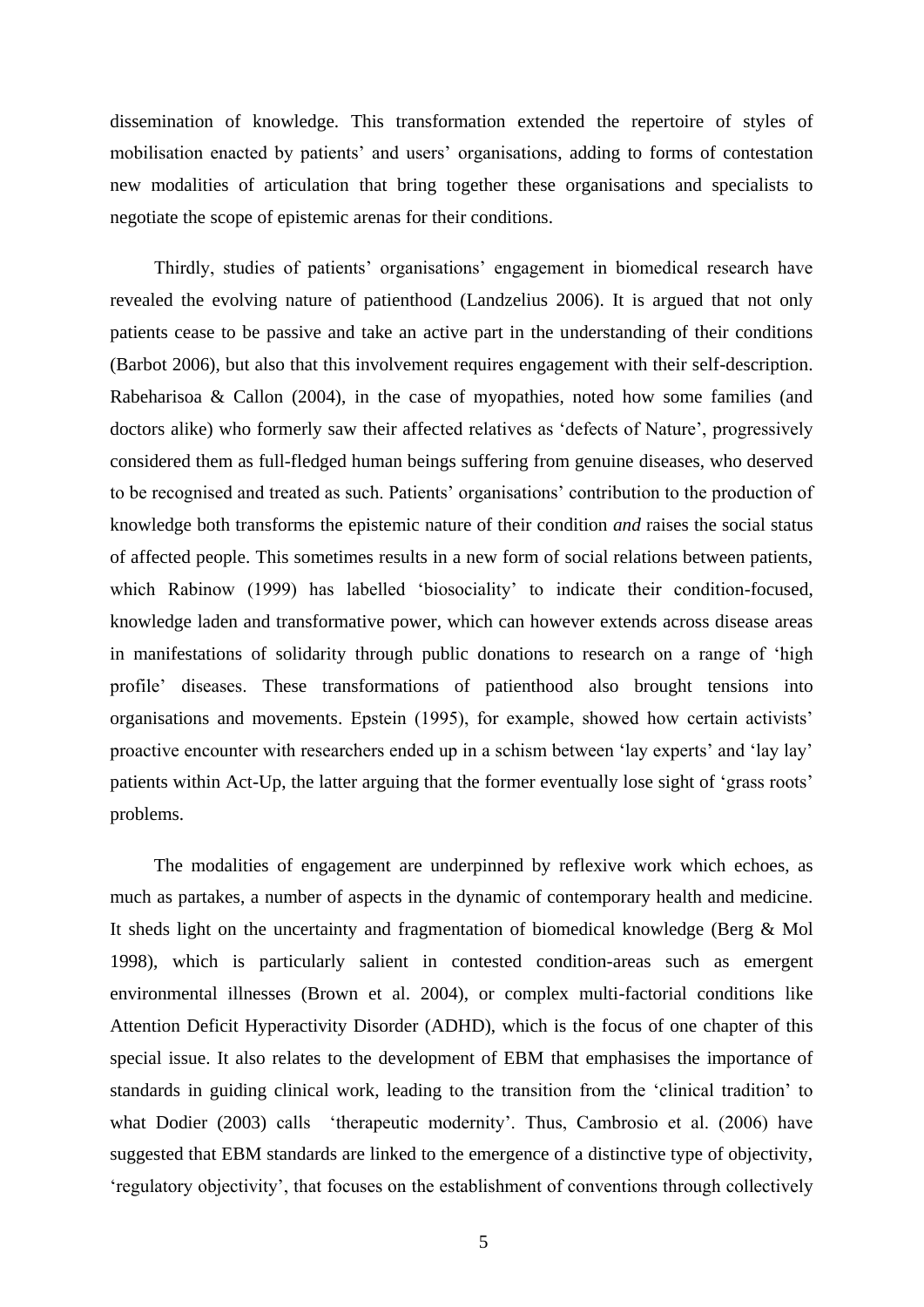concerted programmes of action, where patients and users play an increasing role. Drawing on Light's theory of countervailing powers (Light 1991), Timmermans & Berg (2003) proposed that assessments of clinical effectiveness are part and parcel of a redistribution of accountability within health care systems where third parties attempt to gain access to the 'black box' of clinical judgment. In sum, one of the key characteristic of this dynamic in the field of health care is that knowledge – and the collective negotiation of what counts as such – has become central to the governance of health care services, programmes and systems. This further supports patients' organisations, users' and activists' groups' contribution to the evaluation of the 'evidence-base' of collective decision-making in the shaping of health care services and health research policies (Moreira, 2010; see also the chapter on Alzheimer's disease in this issue). Patients' organisations' engagement in biomedical research thus offer a particularly interesting locus for social scientists to study lay people and their representatives' contribution to the fabric of 'knowledge society', and lay people' involvement in technosciences as a crucial issue for democratising democracy (Callon et al. 2009). Patients' organisations, users' and activists' groups have become key actors in this reflexive work by staging, weighting up, sorting, assessing, and reordering heterogeneous sets of information and data on their conditions and health problems they are concerned with.

If a number of studies have focused on how and to what extent patients' organisations, users' and activists' groups intervene into the fabrics and monitoring of health policies, few of them however have investigated the epistemic activities that these organisations and groups deploy to contribute to significant changes in issues at stake. Studies are mainly preoccupied with the representativeness of these organisations and groups, as well as their lobbying power vis-à-vis institutions. Baggott et al.'s (2004) research work on various health consumer groups in UK stands as one exception through their focus on how these groups' expertise endows them with political legitimacy and power to influence institutional change. We take this a step further and examine how patients' organisations, users' and activists' groups produce and mobilise evidence for transforming health issues *and in so doing* contribute to their governance.

We propose the term 'evidence-based activism' to capture the variety of patients' organisations, users' and activists' groups forms of engagement with knowledge. This means that rather than focusing only on patient organisations' interventions in biomedical research – as significant as this might be – we open the focus to a broader spectrum of knowledgerelated activities. In this, the term also aims at drawing attention to the multiplicity of forms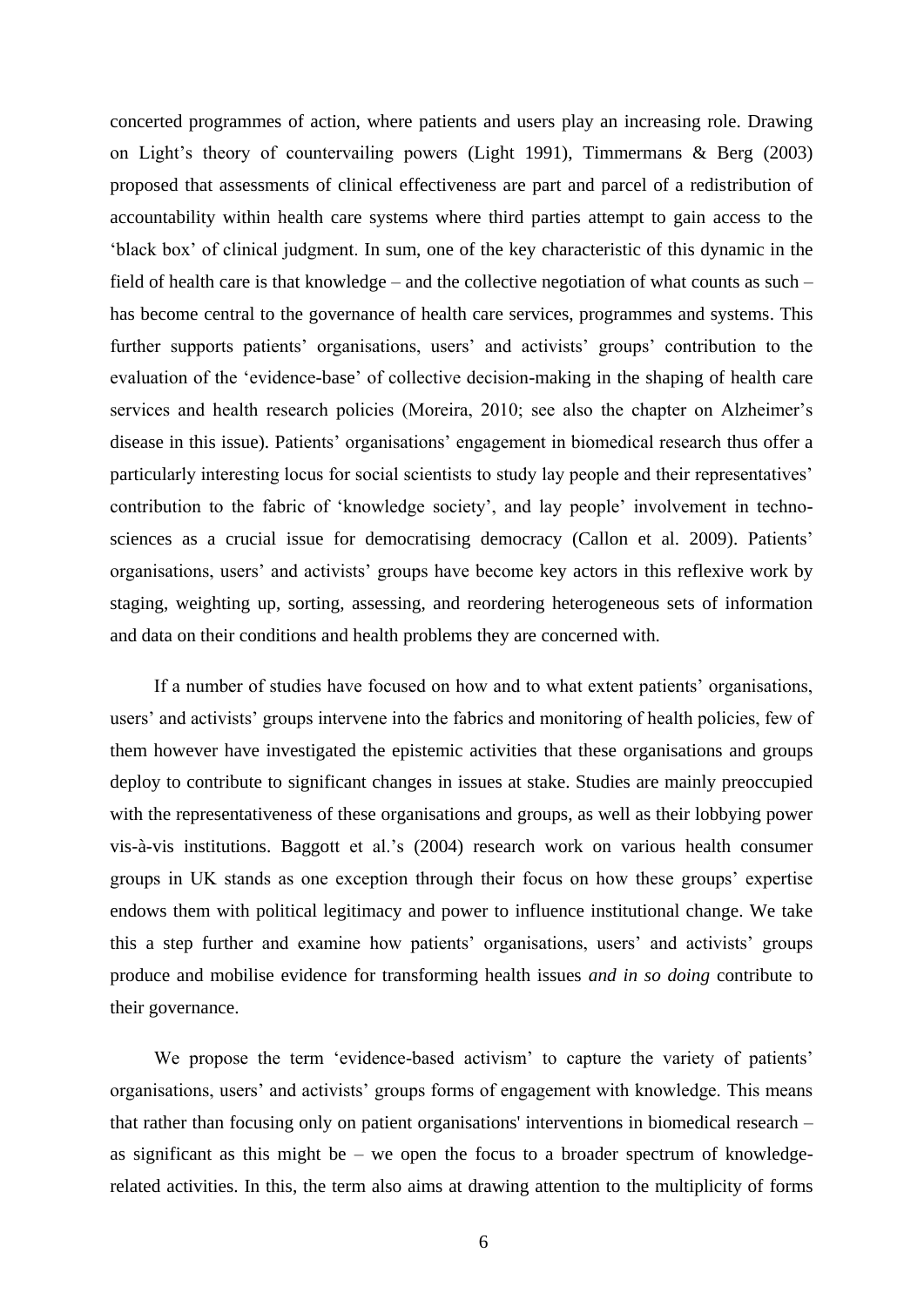of knowledge that these organisations and groups are mobilising, which includes biomedical knowledge but also health technology assessment, public health research or forms of judicial expertise. Most importantly, we coin the term 'evidence-based activism' to explore what we consider as an important shift in patient and health activism. We argue that 'the quest for cure' is no longer the exclusive motive that drives patients and activists to engage with knowledge. Many patients' organisations, users' and activists' groups are striving to raise public health issues that they deem relevant and significant for those affected in the way they feel appropriate. Because of the interlocking of knowledge governance and heath care organisation, knowledge is no longer a mere resource for grounding political claims; it is the very target of activism, in a process through which patient organisations' causes and political identity have to be continuously re-though and re-worked. We expand on this form of activism in the next section.

## **What is 'evidence-based activism' about?**

In order to grasp the scope of the concept we are proposing, it is perhaps worth clarifying the use of key terms that underpin it. Drawing on our empirical observations, we use the term knowledge, be it credentialed knowledge or 'experiential knowledge', to designate statements on the nature of patients' and activists' conditions or situations. As mentioned above, these statements may be multiple, and even contradictory. ADHD for instance is conceived as a 'brain disease' by certain neurologists, a 'behavioural disorder' by certain psychiatrists, and a complex and multidimensional condition by parents of children who have ADHD. Expertise is the capacity of an individual or a group to produce propositions on whatever concerns the nature of the health issues at stake and on the way they should be dealt with. Those propositions are usually endowed with a degree of credibility underpinned by the recognised mastery of specific form of knowledge. Evidence results from the selection and articulation of knowledge statements in order to produce forms of expertise: it aims at providing robust knowledge on how patients' and activists' conditions or situations ought to be understood and treated. Evidence thus is a mediating tool between knowledge and expertise. The notion of 'evidence-based activism' allows to highlight first, the articulation between knowledge and politics which is central in this form of activism and second, the work which is necessary to perform this articulation.

Evidence-based activism as a form of activism can be conceived through the following conceptual model: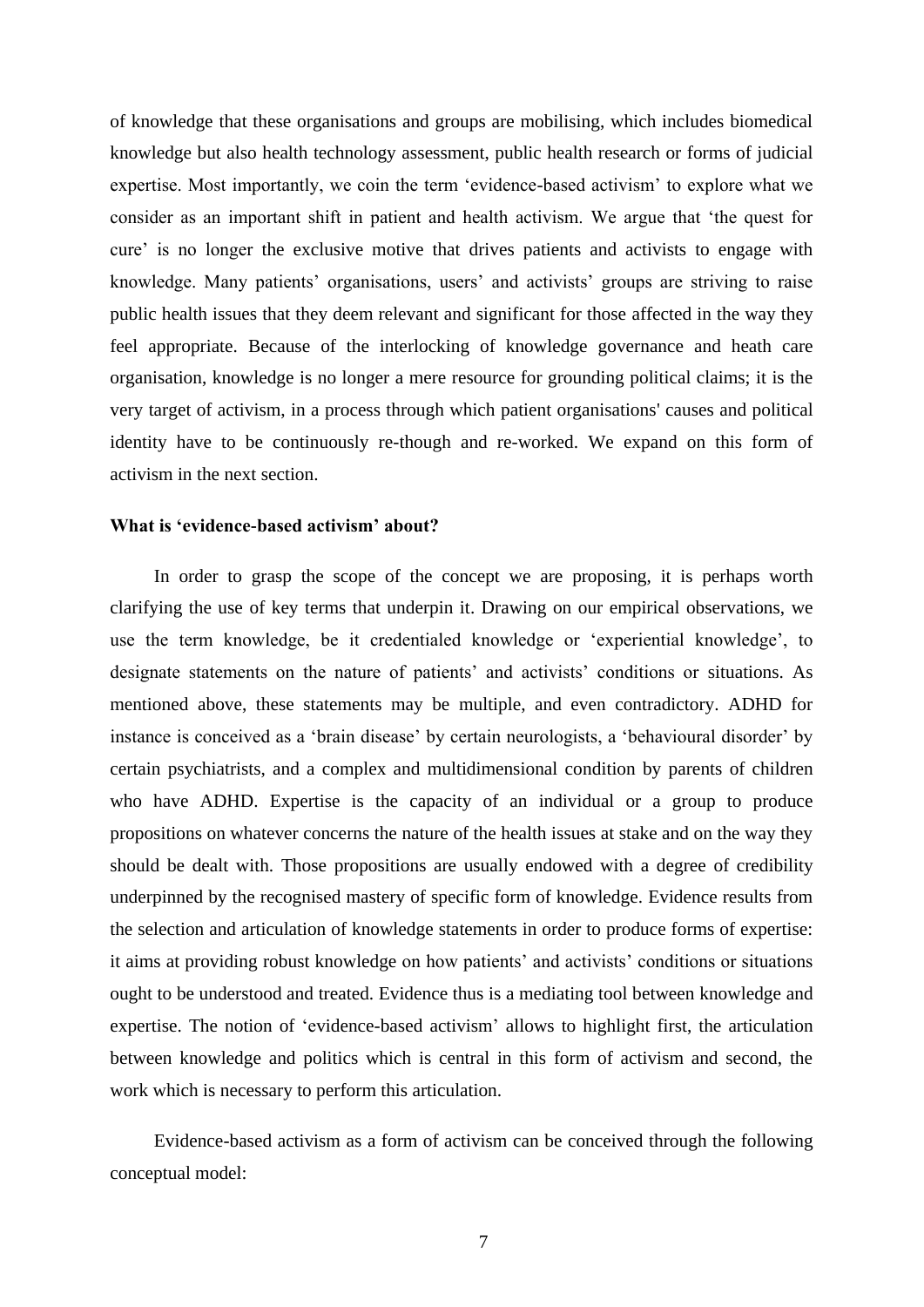- 1. Patients' organisations which engage in evidence-based activism collect experiences and build experiential knowledge, and that is how they give shape to concerned groups and delineate their preoccupations;
- 2. They articulate credentialed knowledge with experiential knowledge in order to make the latter politically relevant, e.g. to capture other stakeholders' interests and raise health issues;
- 3. Through this process, they usually reframe what is at stake, destabilising existing understandings of conditions and problems and resulting in the identification of zones of 'undone science' (Hess 2009; Frickel et al. 2010), thus inextricably linking patients' organisations' involvement in politics of health to politics of knowledge;
- 4. The causes defended by patients' organisations, the definition of their conditions, and the identities of concerned people are the *outcome* of these knowledge-related activities rather than their causes;
- 5. To achieve these epistemic shifts, patients' organisations make themselves part and parcel of networks of expertise with credentialed experts and collaborate to some extent with health authorities as well as medical professionals, This leads them to adopt a 'reformist' rather than a purely confrontational perspective.

We expand on the components of this model in the next sections.

#### **Shaping concerned groups and delineating their concerns**

Health professionals, political philosophers, and social scientists (Schicktanz 2012; Epstein 2007; 2011) have rightly pointed to the issue of representation: who are patients' organisations representing? What allows them to speak on behalf of the people they claim to speak for? The patients' organisations whose activism we describe here take these questions seriously by making them key components of their work of collecting experiences, opinions and suggestions from concerned people, be they members of their organisations or not.

They do this through rather straightforward means, such as the collection and analysis of data reported in the subscription form to their organisations, or the collection of stories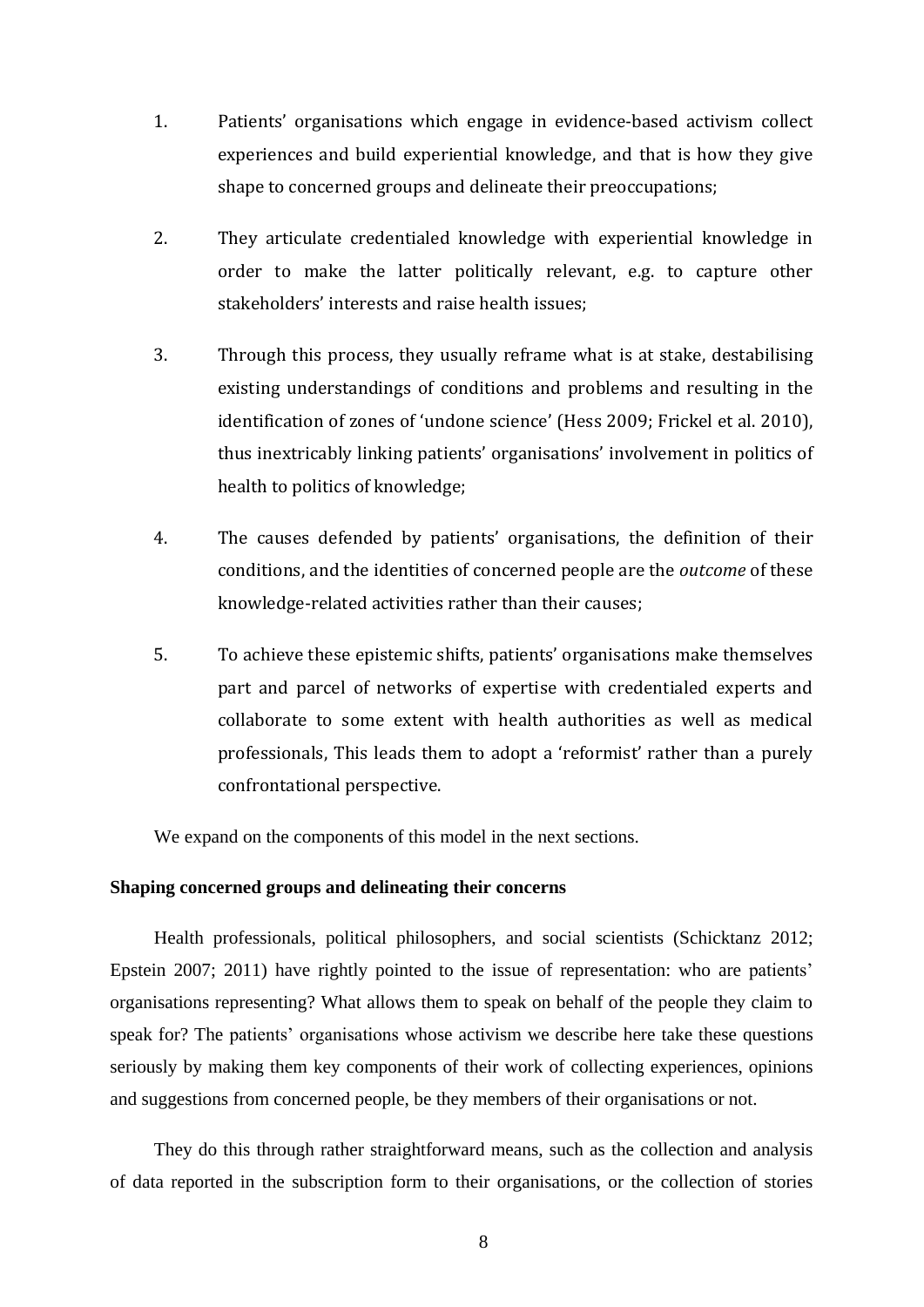gleaned in support activities (help lines, internet forums, speech groups); in addition, they also engage in a rather sophisticated work, as is described in the chapter on Alzheimer's Disease (AD). In Ireland as well as in UK, AD societies mobilised social research methods – and even innovated in this matter – in order to represent the needs of the various people involved in AD care, informal as well as formal carers and the people with AD themselves, the latter posing a clear epistemic challenge to the researchers. It has resulted into various reports and position papers that propose a hybridisation of the kind of evidence that are taken into account in dementia care policy. This hybrid format is widespread characteristic of the experiential expertise produced by patients' organisations, and can, we suggest, be understood as the expression of their mediating role between concerned people and health care system, or of their dual involvement in support as well as in advocacy activities.

This work undertaken by patients' organisations, which can be considered as partaking to the development of 'technologies of democracy' (Laurent, 2011), plays an important role in opening the route to the policy-making table, especially but not exclusively in countries where the participation of patients, users, and consumers to the governance of health issues has not been much institutionalised. Thus, despite their lack of recognition by the Health Ministry, the Association for the Improvement of Maternity Services in Ireland (AIMSI) was able to bring to bear issues of maternity care by drawing on surveys of women's experiences of childbirth services.

By producing evidence on people's concerns in relation to their experiences of their conditions, patients' organisations achieve two goals at once: they gather and constitute an assembly of 'represented' people by giving them a voice through the mediation of tools they use to collect and analyse their experiences; at the same time, they legitimise themselves as representatives of these people while eliciting the emergence of health issues that they bring to the attention of other stakeholders.

#### **Articulating experiential and credentialed knowledge and involving stakeholders**

To gain the attention of other stakeholders in their condition areas, patients' organisations not only document patients' singular preoccupations: they have to convince other stakeholders that they too are actually concerned. For this to be achieved, they try to link patients' problems to the network of issues in which these stakeholders are already caught. Patients' organisations thus devote a large amount of energy in articulating credentialed knowledge and 'experiential knowledge'.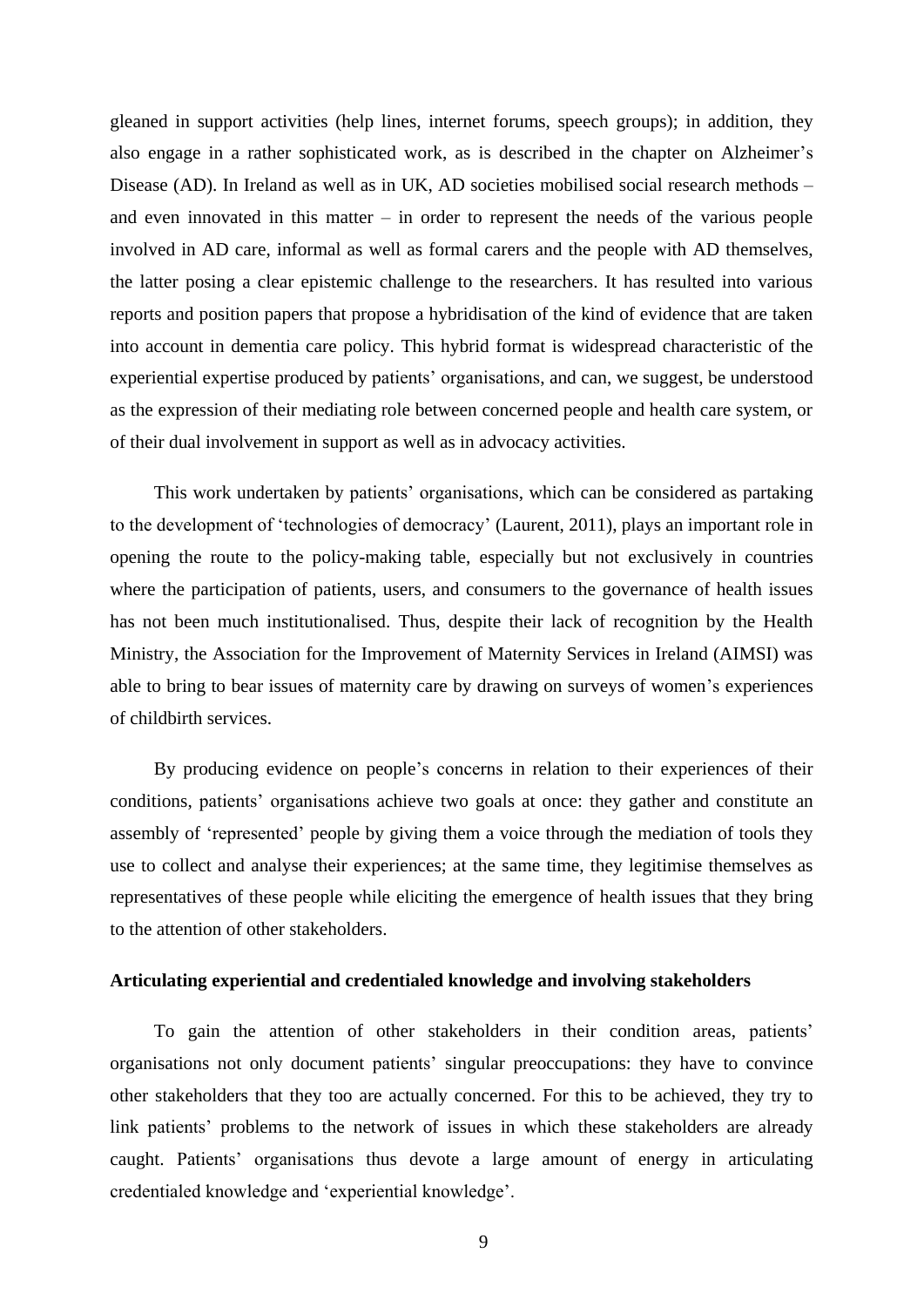Patients and activists do not simply align or oppose either of these two sorts of knowledge. Instead, they are engaged in collecting and confronting them as a key part of their activities. In connecting these two bodies of knowledge, patients' organisations are translating people's experience into the language of science and medicine and vice-versa, with an aim at rendering their situations perceptible not only to medical experts and health professionals but also to themselves. In doing so, patients' organisations progressively constitute a seamless web of pieces of credentialed knowledge and 'experiential knowledge' that crafts their focus of activity. For example, it was through a careful analysis of the clinical effectiveness – which is supposed to underlie professional's concerns – of procedures such as episiotomy or fundal pressure<sup>2</sup> that childbirth activists' groups managed to make room for women's experiences, drawn on surveys they conducted. They succeeded to the point that recommendations for clinical practices now clearly pose limits to the use of these medical interventions. Thus, patients' organisations, users' and activists' groups' reflection on what counts as relevant knowledge plays a significant role in managing accountability and regulating processes in health care.

In many instances, they also bring in bodies of knowledge which medical experts do not consider as central. This is notably the case when patients' organisations, users' and activists' groups' contemplate unsettled conditions such as ADHD and other similar 'illnesses you have to fight to get' as Dumit (2006) nicely puts it. In these situations, 'stating the fact of the condition' *is* a 'matter of concern' for those afflicted: connecting patients' experiences to a wide range of medical, paramedical and non medical knowledge entails the building of a large multidisciplinary community invested in the understanding of the condition. In the case of ADHD for example, the epistemic eclecticism of the French group of parents aims at asserting a definition of the disorder and its treatments which encompasses all aspects of parents' and patients' experiences, and which counteracts professionals' tendency to reduce the disorder to their specific domains of competencies.

However, patients' and activists' interest in knowledge is not restricted to these sorts of condition-areas, as uncertainty bears on the negotiation of how to articulate knowledge making and political cause. This means that even for certain diseases whose scientific and medical understanding is, at least temporarily, quite stabilised, patients' organisations, users' and activists' groups may raise health issues that they feel should be addressed, both at an individual and a collective level for the benefits of concerned people. Take Alzheimer's

 $\overline{a}$ 

<sup>&</sup>lt;sup>2</sup> An incision of the perineum and the posterior vaginal wall during labour.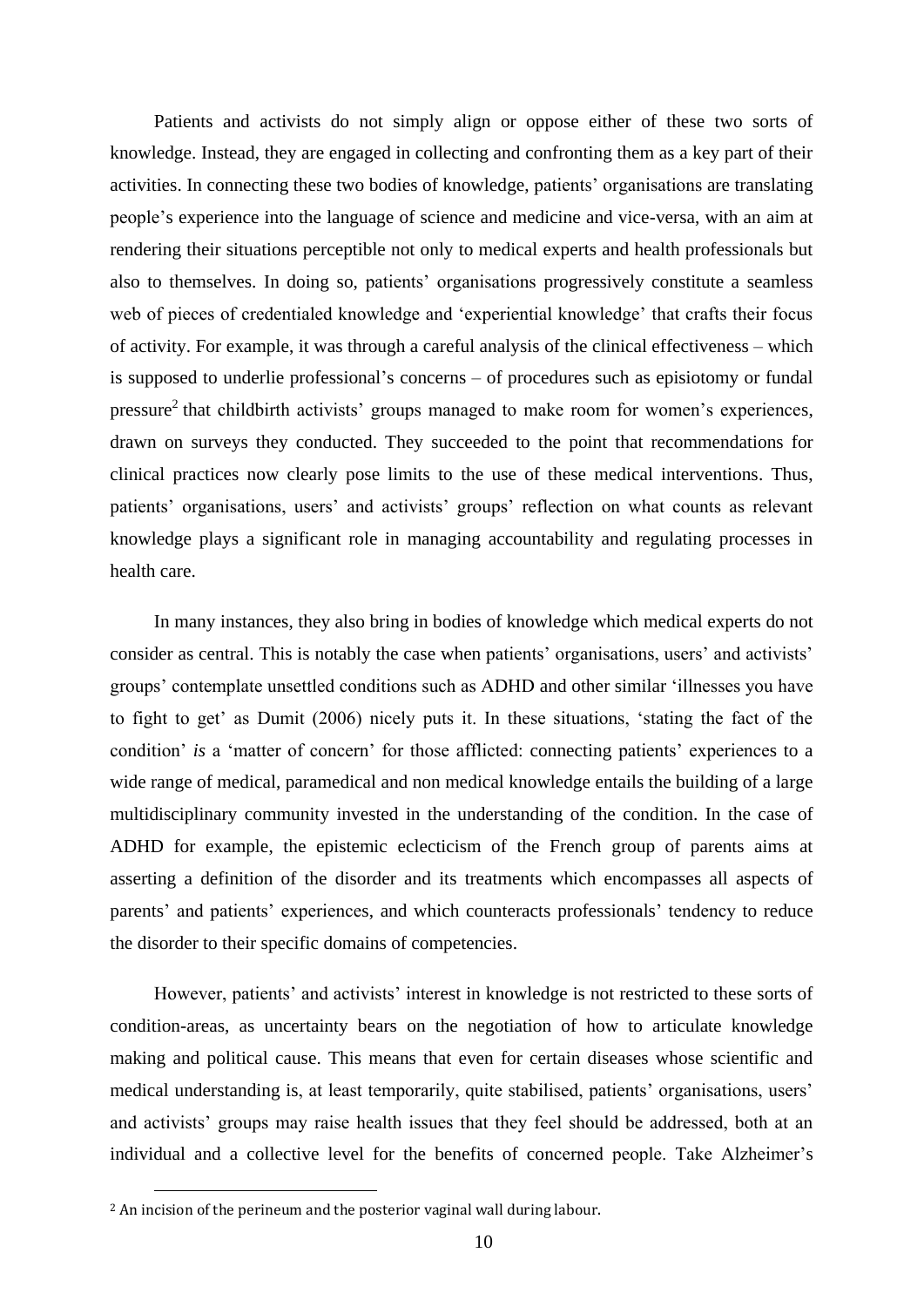disease, for example. There exists today a quite consensual scientific and medical definition of AD as a neurodegenerative disease that impacts on fundamental cognitive functions and comes with severe impairments and disabilities. Although certain areas are still controversial, such as the genetic cause of early onset AD or the mechanisms which underlie the development of AD compared to other dementia and 'normal' ageing, AD is very much put under the jurisdiction of neurosciences which are agreed upon as the main relevant body of knowledge on this condition. This does not prevent patients' and carers' groups to raise the issue of care, and notably to question the relevance and effectiveness of standard clinical guidelines *versus* person-centred care: to do so, they mobilise bodies of knowledge – notably from social sciences – different from the one which is considered as relevant from a medical point of view.

Thus, patients' organisations' expertise does not simply consist of juxtaposing experiential expertise and 'lay' expertise on formalised knowledge. Drawing on patients' organisations' reflexive analysis of their own activities, we suggest that, at least in the case of evidence-based activism, their expertise lies in their capacity to articulate various knowledges, so much so that what constitutes evidence for patients may also count as such for scientific and health professionals. As one member of the Alzheimer's disease Society in UK declared about their expertise: *'It brings together the expertise of carers with the skills and insights of health and social care professionals and the discoveries of scientific research.' 3*

Conversely, patients' organisations also develop a micro-politics of knowledge, through significant efforts to provide patients and their relatives with information about how to navigate within research and health care institutions and negotiate the management of their case with professionals. This implies translating scientific data into plain language, providing concerned people with background knowledge that support statements and claims, and producing 'evidence' that can be deployed in interaction with their various interlocutors. Rare diseases patients' organisations, for example, equip their members with various knowledgebased tools for them to be able not only to manage their conditions, but also to raise issues of organisation and provision of diagnosis, medical and social care. A similar effort has been deployed by Alzheimer's disease organisations, where information sheets have been produced to compile information on issues from coping with memory loss to statutory rights of people with dementia in their relationship with health care services.

 $\overline{a}$ 

<sup>3</sup> Cayton, H. 'Executive Director's Message', *ADS newsletter*, August 1996: p. 2.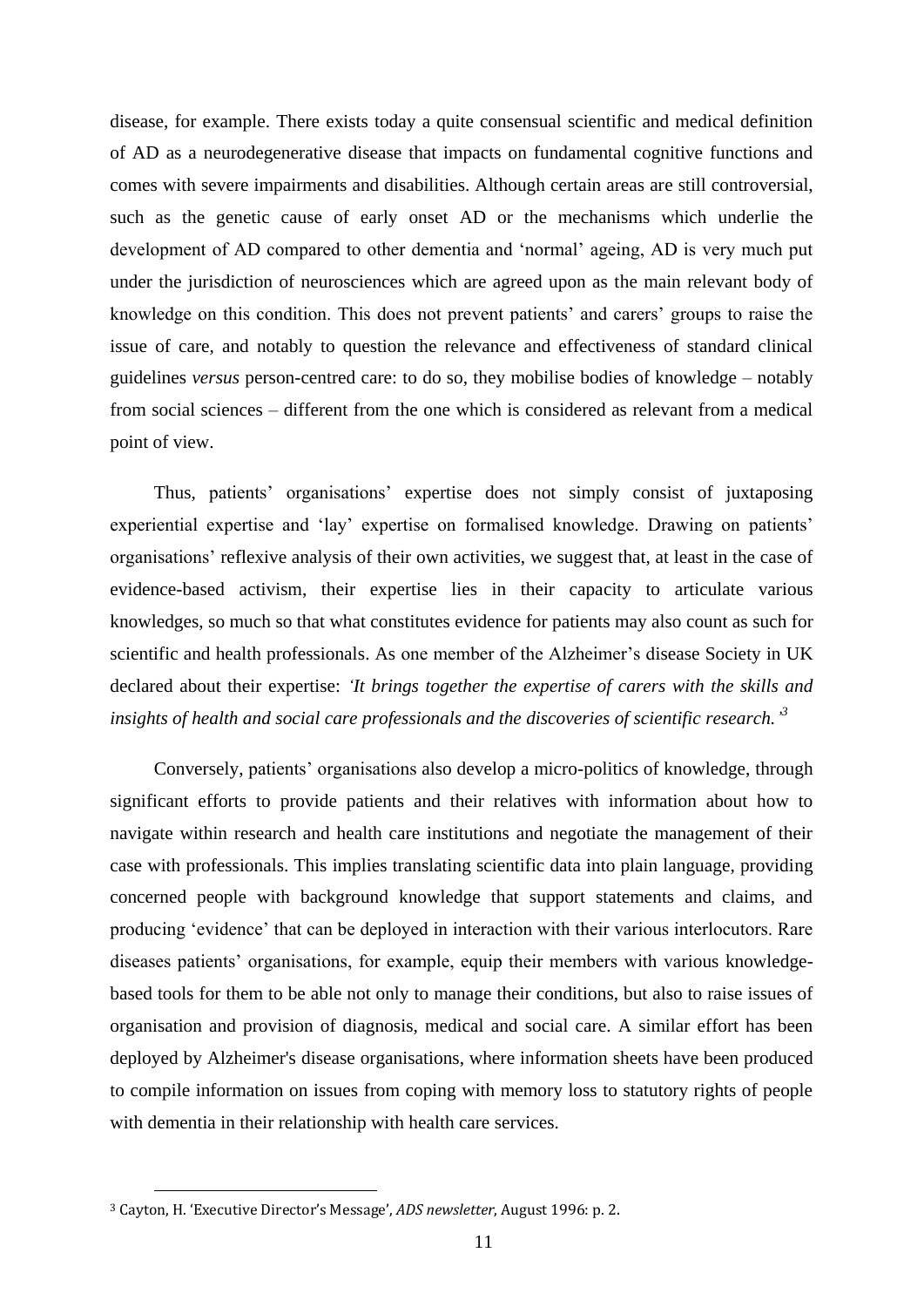## **Linking politics of knowledge to politics of health**

In the preceding section, we have described how POs articulate experiential knowledge and credentialed knowledge to mobilise a number of actors on issues primarily raised by patients. This work of 'intéressement' (Callon 1986) helps patients' organisations to extend the list of actors and issues to be discussed, thus creating a collective space of debate. However, our suggestion is that this process goes even further, for it destabilises and questions both existing bodies of knowledge and care organisations. As suggested by abovementioned examples, patients' organisations' politics of knowledge is *de facto* a politics of healthcare. By bringing in new issues, patients' organisations reframe what is at stake and redefine the list of entities – organisations, biological processes, interventions, etc. – that should be taken into account. Not surprisingly, this may lead them to identify zones of 'undone science' (Hess 2009; Frickel et al. 2010), and/or of ignorance that should be investigated in order to bring to bear previously excluded issues.

Zones of 'undone science' may concern a variety of questions such as the prevalence of diseases, an issue that patients' groups on AD and ADHD have tackled by commissioning or being associated to research; the costs associated to various organisations of care for individuals as well as for communities and the State, an issue on which the Alzheimer Society of Ireland commissioned health economists to produce policy papers; medical practices which obstetricians consider as routines not even worth being discussed, while having important, and sometimes damaging effects from the perspective of women. Identifying zones of 'undone science' may also lead to the opening of new complex scientific questions, as in the cases of some rare diseases we study in one chapter of this volume. In that case, the evidence brought to the table by a French group of families concerned with 22q11 deletion syndrome led to the investigation of the links between this syndrome and some psychiatric disorders, potentially redefining both the syndrome, its prevalence rate and its relation to psychiatric disorders. Similarly, the French childbirth organisation we studied put forward a hypothetical link between the use of oxytocyn during the second stage of labour and the occurrence of post partum haemorrhage, and pushed to the setting up of a research program which eventually confirmed this hypothesis.

In this, as we have been arguing, knowledge is not only a mere resource that patients' organisations, users' and activists' groups carve out for promoting institutional changes. Through their engagement with knowledge, patients' organisations are able transform the very definition of conditions and of issues at stake, both at and individual and a collective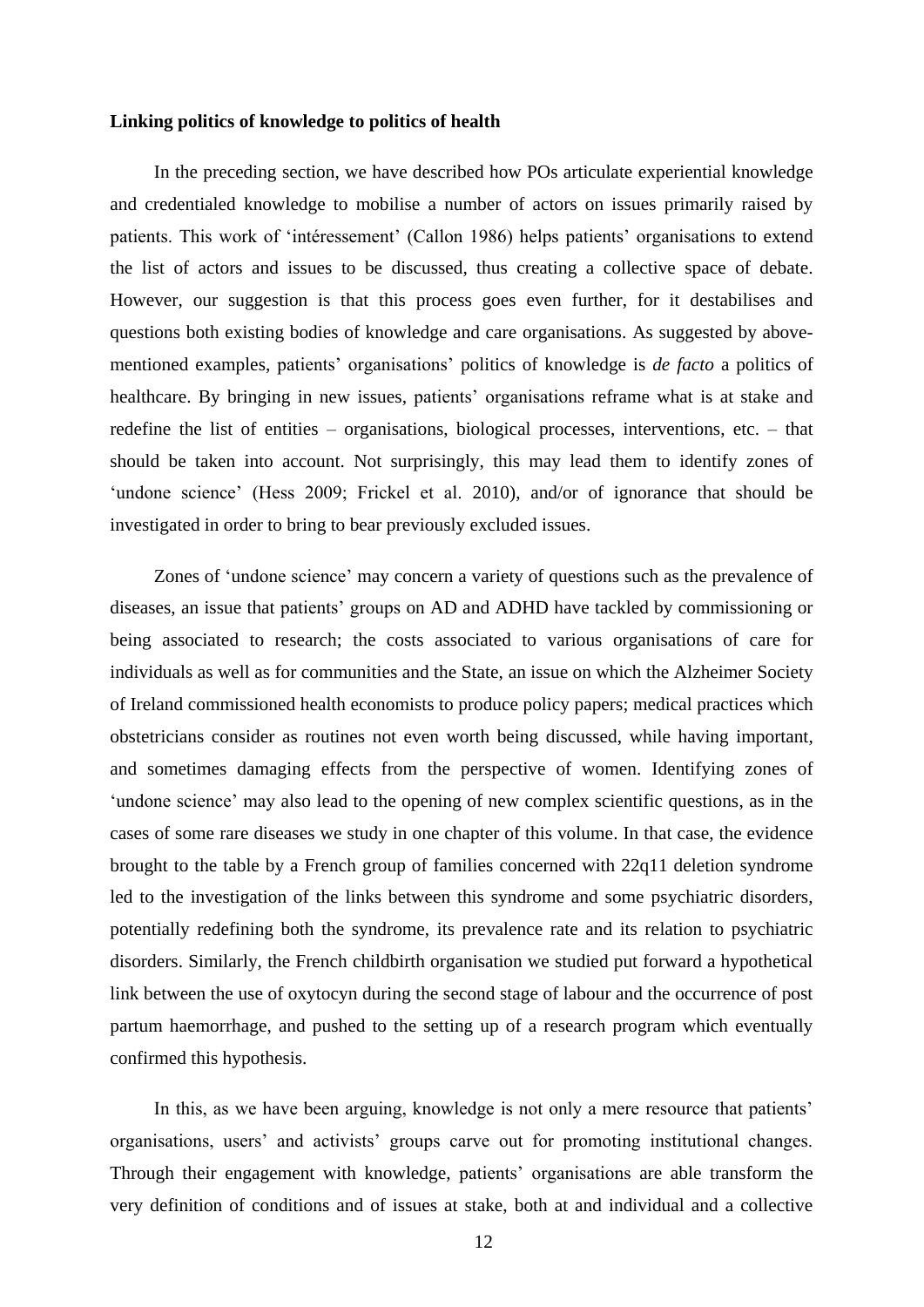level. We should stress however that our contention is that knowledge is not only part and parcel of today' s politics; political action is also a mean through which epistemic changes, as well as new knowledge making procedures and institutions are promoted. Again, in the area of rare diseases, interlinked platforms (Keating & Cambrosio 2003) for research and clinical activities, associating medical and health institutions, patients' organisations, industry and regulatory bodies, stand as new institutional configurations which sustain significant changes in the production of knowledge on these conditions and in the nature of what counts as relevant knowledge.

#### **Redefining conditions, causes and identities**

Such characterisation of patients' organisations' activities needs further contextualisation. The patients' organisations we studied belong to what Allsop et al. (2004) identified as 'condition-based groups', or at least 'experience-based' in the sense that they gather people sharing *similar* personal experiences in which medicine plays a significant role as is the case of pregnancy and childbirth. They neither belong to health access movements nor to constituency-based movements as described by Brown & al. (2004), i.e. they are not primarily defined by a political orientation, such as the defence of rights, access to care, or the fight against discrimination based on race, class, gender, ethnicity, sexual orientation etc. even if, at some point, they can take on board such a problematisation. They are interested in making sense of their experience and improving their life, in questioning the role of medicine and medical knowledge alongside other fields of expertise, and in elaborating concrete answers to issues related to their conditions. To some extent, they share a number of characteristics with Embodied Health Movements as conceptualised by Brown and colleagues (2004). However, as we already mentioned, the notion of 'evidence-based activism' entails a wide range of knowledge-based activities. More importantly, it places knowledge-related activities at the heart of patients' organisations functioning: indeed, their engagement in knowledge-related activities can be understood as a multidimensional exploration of their conditions, whose definition is at stake over this process, and whose political implications proceed from this process rather than the other way round.

This is especially striking in the case of childbirth activism which has often been studied as belonging to a wider feminist movement. The close examination of their current functioning presented in one of the chapters of this issue reveals that they are not driven by pre-existing 'ideological' slogans. In the case of the Irish childbirth organisation for instance, the absence of a shared 'ideology' amongst volunteers, as well as the lack of an institutional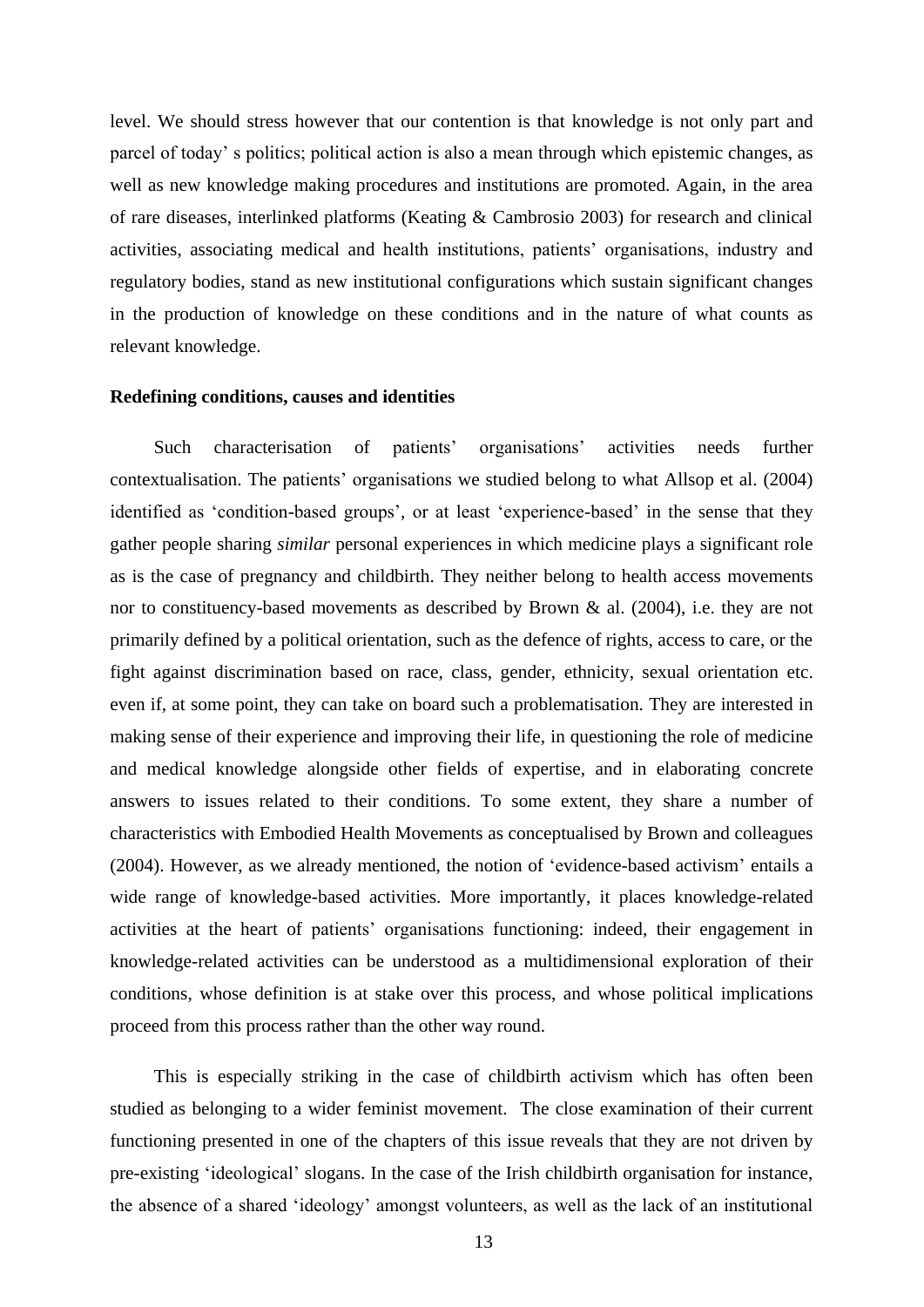demand for representation, created space for a politics of representation drawn intensively on the analysis of their surveys on women's experiences, tackling issues such as what matters to women (availability of information and consent, or pregnancy loss). In other cases, where activists' groups are urged to participate to the governance of health but do not fully control the agenda setting, we observed that the collective exploration in which they participate leads them to progressively reframe their objectives and claims. This is the case with the British elaboration of a consensus statement on 'normal birth'. Starting from a 'radical' perspective on 'normal birth' which excluded any medical intervention, activists' groups engaged into a collection of data in order to evaluate the occurrence of such non medicalised birth practices, which led them to progressively forge a slightly more flexible notion of 'normal birth' that would be workable, measurable and acceptable by professionals. In this process, their politics of childbirth came to be transformed A similar dynamic is observable in the case of Alzheimer's disease, where knowledge work to make the person living with dementia the focus of therapeutic evaluation and quality of life research in turn entailed a complicated and sometimes conflicting hybridisation of the constituency the movement is supposed to represent (O'Donovan, Moreira & Howlett in press).

As 'evidence-based activism' also targets the definition of the condition itself, it is no surprise that health issues and the possible collective identity to which it relates might also be affected. Through 'evidence-based activism', patients' organisations explore concerned people's singular experiences and specific issues that echo their preoccupations. This involves back and forth movements between their members' situations and knowledge on seemingly comparable conditions. The chapter on rare diseases explicitly addresses this process of 'singularisation', and shows how patients' organisations' engagement in research encapsulates their reflexive work on the very notion of 'rareness' and on the relevant similarities and differences between their conditions and problems they encounter in regard to 'non-rare' diseases. Through this process of 'singularisation', patients' organisations formulate and experiment a new sort of relation between the particular *and* the general nature of conditions and causes. Rather than positing the existence of general causes which stand above patients' organisations' particular concerns and around which they may want to coalesce in order to demand interventions at a collective level, we examine how their epistemic efforts lead them to dig around *and* relate their singular problems to equally singular situations experienced by others. 'Evidence-based activism' thus helps to renew reflection on the fabrics of collectives and collective interests. In a similar vein, the chapter on Alzheimer's disease offers a look at how standardised care and person-centred care both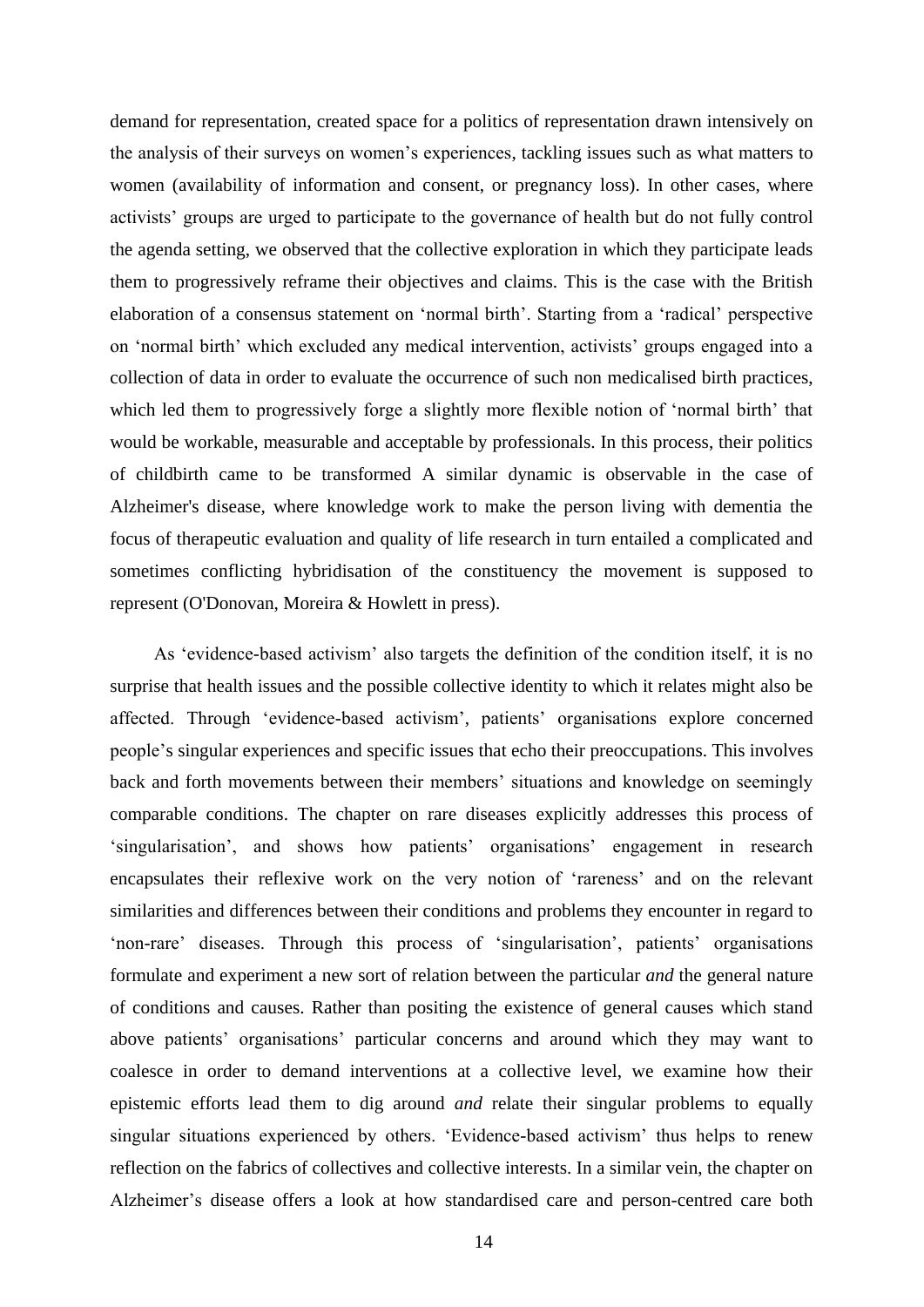propose specific articulations between experiential and credentialed knowledge and expertise, and bring in different understandings of the process of singularisation *versus* the process of generalisation thereof (see also Moreira 2012).

Our contention is that the study of this process of singularisation (in contrast to the process of generalisation) is a fruitful way for understanding why and how patients' organisations, users' and activists' groups coalesce around (temporarily) related causes, and for gaining thick empirical and analytical insight into the dynamic of health activism. This, we hope, may help to open the 'black box' of health movements which are too often presented as *de facto* general new social movements in the domain of health and medicine.

#### **Partnering with health authorities and medical professionals**

Although our focus so far has been on patients' organisations' activities, it would be inaccurate to see patients' organisations as isolated actors in their engagement in knowledge work. One aspect of 'evidence-based activism' that we address in this special issue is the variety of relationship that patients/users/activists establish with experts. Certain groups of patients and families concerned with rare diseases for instance develop full-blown collaboration with biologists, clinicians and industry, and contribute to the creation of communities of patients and specialists as actors in 'war on diseases'; other groups step back from biomedicine and call for social and human sciences research to address disability issues that they consider as important bottlenecks for patients' inclusion in society.

Not only patients' organisations, users' and activists' groups target different experts; they also adjust their encounter with these experts according to their priorities at certain moments in their history. In this respect, Blume' s (2009) research work on deafness opened the way for a reflection on the variety of knowledge and credentialed experts that patients and activists ally with and/or oppose to. As he convincingly demonstrated, deaf communities' opposition to the medical professionals did not mean a systematic and total rejection of all credentialed knowledge. Instead, this meant an alignment with sociolinguistic research to establish that sign language is a language in and of itself, and to enhance the social and political recognition of deaf people as merely 'different' and not 'disabled'.

The proximity between experts and patients' organisations which results in some instances from these collaborations may lead to a blurring in the 'roles' and positioning of the involved actors. In the case of ADHD, for instance, certain specialists who develop close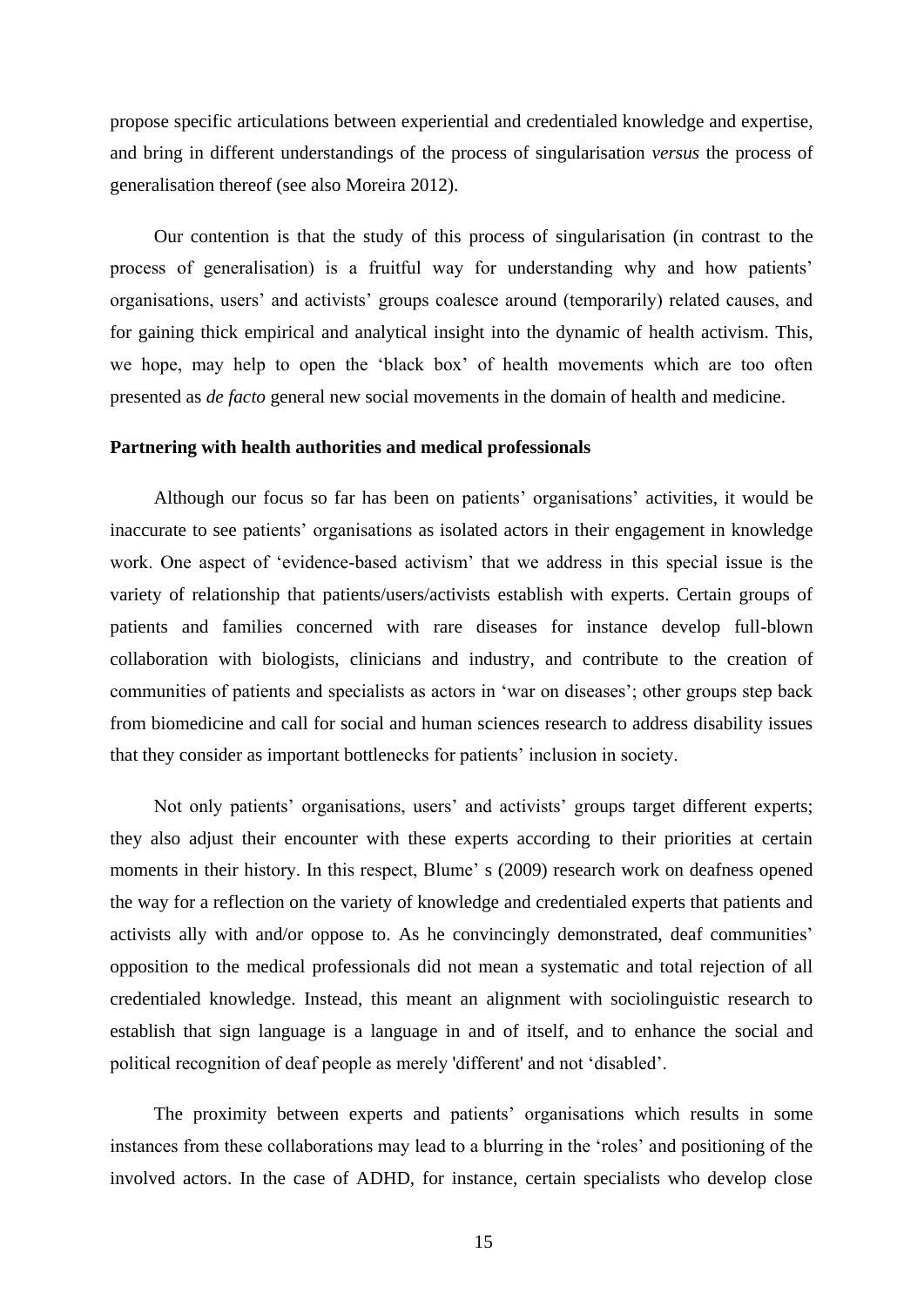relation with parents' groups and who share with them the same understanding of the disorder, come to defend their cause as much as families do. From this perspective, the networks of expertise that patients' organisations we studied form with credentialed experts share some features with what Haas (1992: 3) called 'epistemic communities', i.e. *'a network of people with recognised expertise and competence in a particular domain and an authoritative claim to policy-relevant knowledge within that domain or issue-area.'* Patients' organisations and experts they collaborate with participate to a joint epistemic and policy enterprise, through a collective investigation of the complex, multiple, and often uncertain links between knowledge, policy actions and their outcomes.

Unlike 'embodied health movements' (Brown et al. 2004), which also ally with sympathetic researchers but are associated with a confrontational culture and a larger social movement challenging existing forms of authority and power, patients' organisations which engage in 'evidence-based activism' do acknowledge the importance of scientific and medical collectives, but on the condition that they are considered as legitimate contributors to these collectives' activities and policies. To put it differently, they partner with these collectives with an aim at influencing their activities and policies by introducing their experience and concerns. They do neither simply oppose these collectives, nor do they merely become 'insiders'; rather, they act as *reformers,* with the ultimate goal of shaping the rules of the game differently.

This has consequences on the issue of medicalisation / demedicalisation. We argued above that patients' organisations which engage in 'evidence-based activism' do not simply stand outside of the medical world in a contesting and claiming position; they collaborate to a certain extent and on certain conditions with health authorities as well as medical professionals. As a consequence, one can reasonably ask whether childbirth movements – which have long been described as movements seeking for demedicalisation of birth practices – still deserve this labelling. In light of what we observed in four countries, we argue that the 'evidence-based activism' that these groups have embraced in the last years cannot be reduced to this problematic. Through the careful and expert analysis of medical literature and practices they develop, it becomes clear that what is at stake is much more a redefinition of obstetrics practices, with an aim at leaving room for women to take an active part in the decision-making process. As such, childbirth movements are no longer simply opposing a naturalistic or humanistic definition of birth to a medical one, but are trying to build an approach which revisits and articulates these different aspects.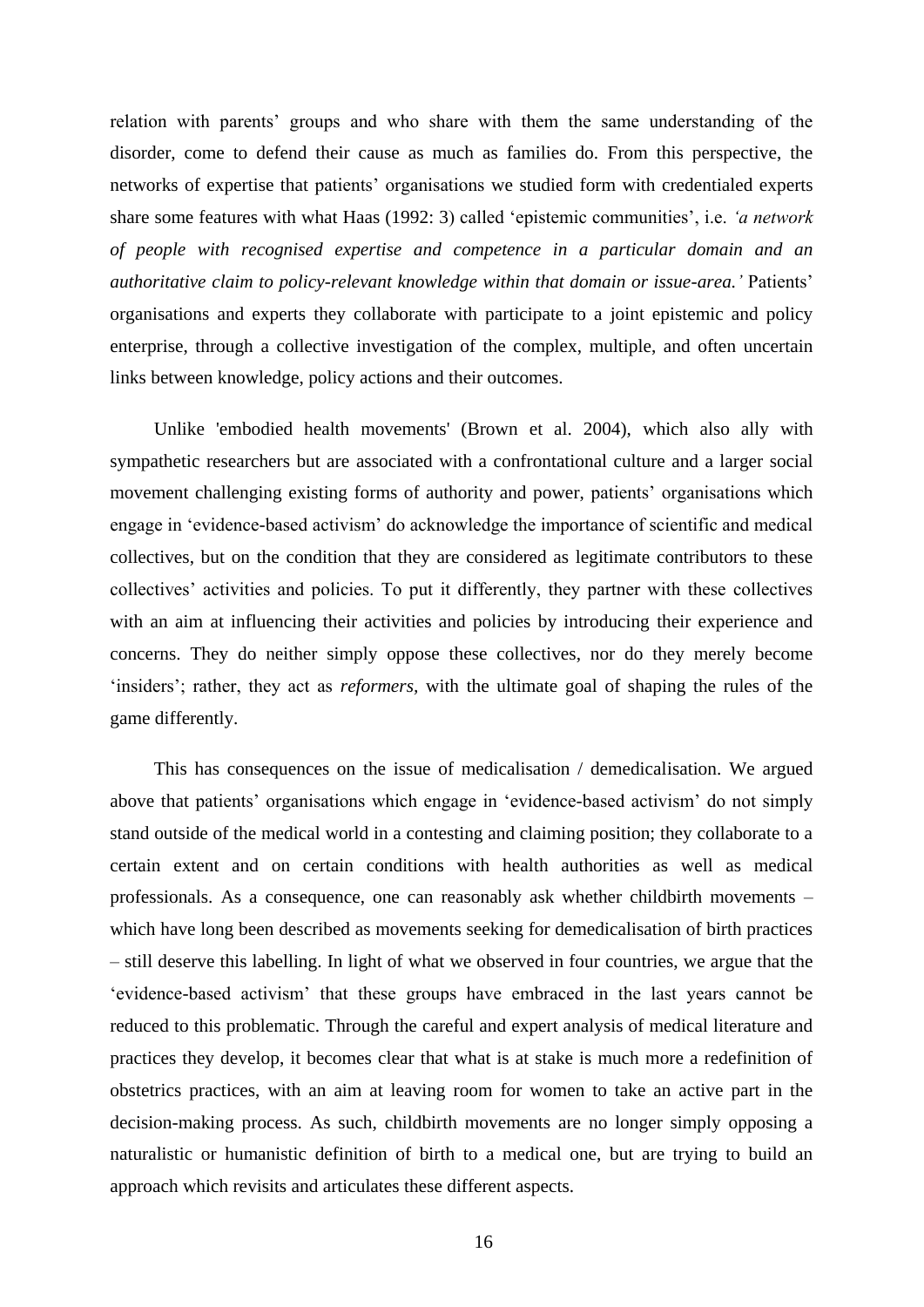A symmetrical analysis can be conducted on the issue of medicalisation. It has been argued (Barker 2005, 2011; Conrad 2007) that the emergence of a number of new pathologies such as ADHD or fibromyalgia corresponds to a reframing of social problems into medical ones. Forms of suffering that originate in poor conditions of life – whether they translate in disproportionate expectations on the individual performance, or in the incapacity of society to respond with humanity to the 'normal' dramas of existence – are put under the jurisdiction of medicine and transformed into treatable conditions. In this context, 'evidence-based activism' which articulates experiential knowledge to medical knowledge could be interpreted as enforcing this medicalisation trend, and depoliticising social problems thereof. The ADHD case suggests otherwise. Parents' groups consider engaging with medical knowledge as a unique opportunity to get rid of the blame of bad parenting which, according to families, stigmatises them and offers nothing to solve the multiple problems encountered by the children and their parents, then to initiate a complete assessment of the child's individual situation including all aspects of the trouble, and finally to elaborate a multimodal approach associating educational methods, psychotherapies, rehabilitation, medication and social care. For these parents' groups, engaging with medical knowledge is conceived as a way for opening up an arena of negotiation with scientists, doctors, teachers and health professionals, and for scrutinising and ultimately acting upon social structures and processes which potentially lead to the exclusion of children with ADHD.

## **Evidence-based activism's conceptual ambitions**

In the sections above, we outlined the key components that make evidence-based activism a distinct and significant form of mobilisation in the domain of health and health care. We suggested that these components work together to produce a form of activism that targets both epistemic and political issues and which, in this process, often transforms the very spirit of the organisations that deploy it: their cause, their constituency, their modes of activism, etc. Our attention to the dynamics of this type of activism is not solely motivated by a descriptive ambition but also by a conceptual ambition to explore the relationship between health, medicine and health movements in contemporary technological democracies.

We propose that evidence-based activism should be conceived not merely as a type of mobilisation in the domain of health but as partaking in the transformation of relationships between actors, groups and institutions, by actively contributing to the growing interconnection between previously separated spaces. From this perspective, evidence-based activism is part and parcel of the contemporary organisation of health care as described by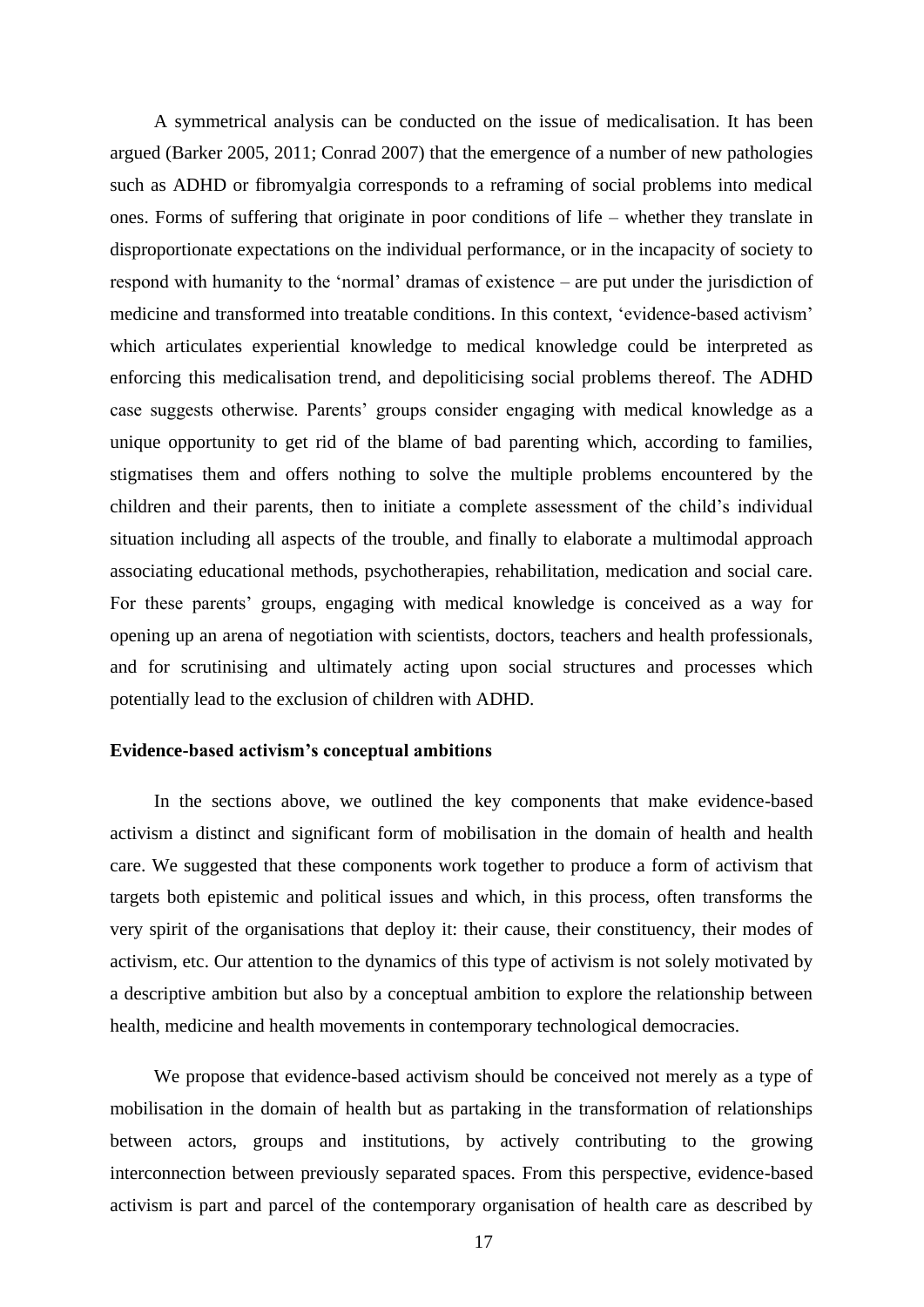Clarke and colleagues (2009), contributing to the definition of medical practices, of medical research, and of care provision, by bringing to bear the figure of the patient. However, in so doing, they are confronted with the epistemic and political problems of representation that traverse contemporary biomedicine (Epstein 2007). This means that, in the process of producing knowledge on experiences and building a user's expertise on care organisations and medical practices, patients' organisations are also required to configure their members' abilities, equipping patients with knowledge of research practices, medical procedures and organisational formats. The mediating role that patients' organisations' play between knowledgeable patients and specialists is both a requirement for their involvement in the collective production of evidence, and a threat to their claim to such participation, making them liable to accusations of bias or corporatisation.

That evidence-based activism is not a confrontational form of mobilisation might sit uncomfortably with the focus of social movement scholarship in studying processes of conflict and contestation and its concern with progressive politics and social justice. Given evidence-based activism concern with knowledge, we find parallels between their strategies of reformist engagement and Stengers' s (2005) conceptualisation of the 'working with' the sciences to provide an opening to their social and political environment. Avoiding usual critiques of social constructionist analysis of knowledge making that traverse much of the socalled 'science wars', Stengers' interest represents an attempt to work with the traditions of modern science to re-invent or re-imagine them 'from within'. Again, there are risks associated with this strategy, as patients' organisations might be seen to become incorporated in others' agenda (Epstein, 2008). However, it is a consequence of having to articulate epistemic and political issues that patients' organisations are rarely able to stabilise their causes and become fully integrated. In the case of evidence-based activism, uncertainty works against assimilation and pacification around issues.

This propensity to generate political and knowledge uncertainties has effects on the way in which patients' organisations relate to their publics and to each other. Through an interactive and iterative articulation of experiential knowledge and formalised knowledge, patients' organisations contribute to the reorganisation of disease entities, clinical relationships and patients' identities. If, on the one hand, this mean they have to work hard at producing and maintaining the link between them and their members, it is also significant that this identity work becomes engulfed in fluid alliances with other patients' organisations and associated networks. These processes, which rely on joint moves of singularisation and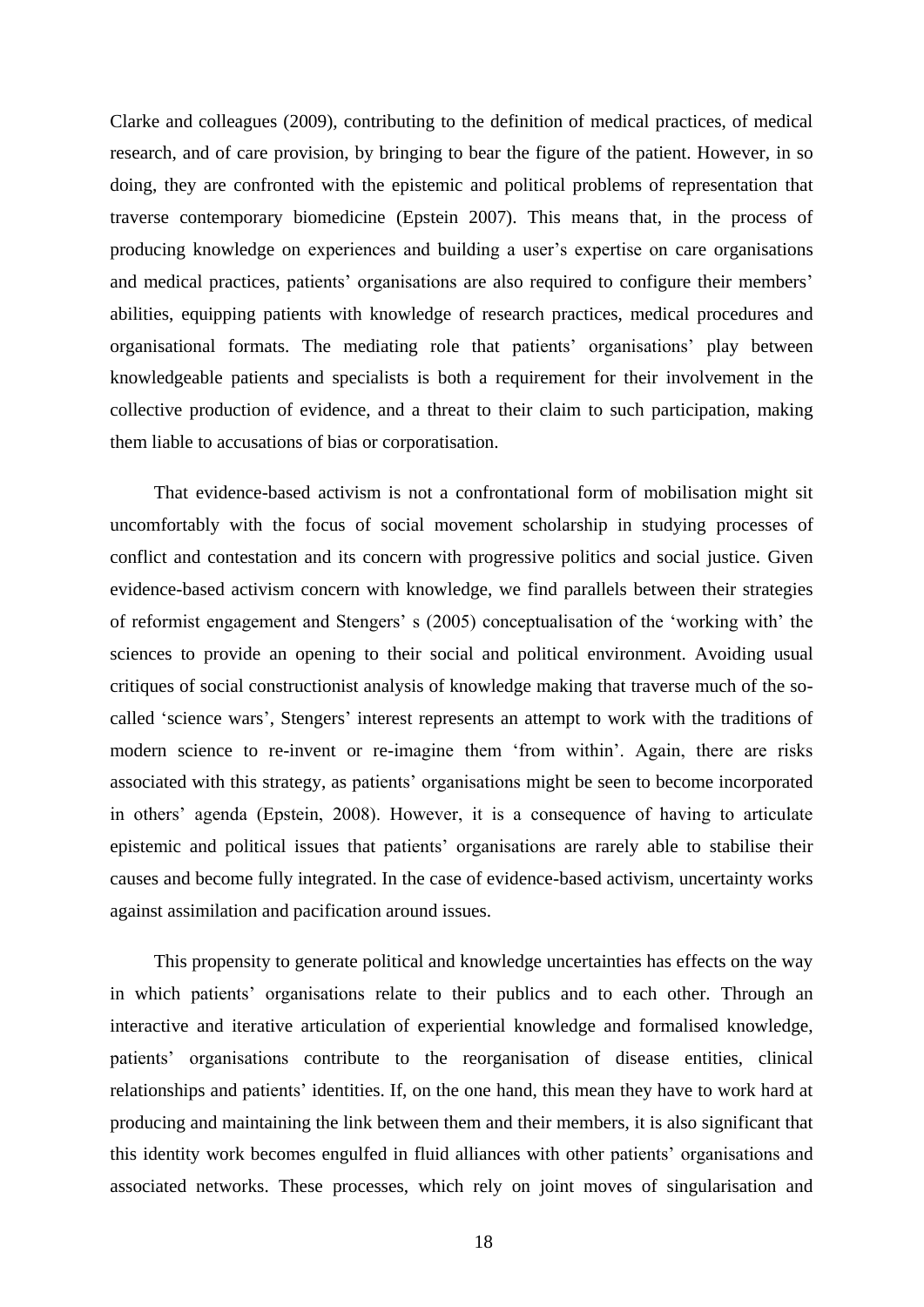generalisation, make patients' organisations and evidence based activism privileged places to observe the dynamics of contemporary biomedicine, as their constructing linkages between different conditions and issues impinges on the framing and re-framing of what partakes in health care.

Another consequence of this is that it becomes difficult to ascertain boundaries of medicine and to study its expanding or diminishing remit. Rather than using a regional metaphor to describe how the emergence of medical categories comes to affect how persons interpret their situation and their relationship with others (Conrad 1992), we might instead want to draw on the image of the fluid (Mol & Law 1994) whereby a person, issue or object might be caught up in multiple, co-existing arrangements of the relationship between health, illness and politics. Again, evidence-based activism is a good site to investigate this multiplicity of biomedicine as patients' organisations engage with multiple issues simultaneously as a matter of course in their activities (Dodier & Barbot 2006).

## **About this issue**

 $\overline{a}$ 

This collection draws on a European research project called EPOKS (European Patients' Organisations in Knowledge Society<sup>4</sup>), whose objective was to study patients' organisations, users' and activists' groups' knowledge-related activities in four conditionareas – rare diseases, Alzheimer's disease, Attention Deficit Hyperactivity Disorder (ADHD), and childbirth –, and in four European countries – France, UK, Ireland and Portugal –. In addition, we studied European coalitions of patients' organisations, users' and activists' groups in the above-mentioned condition-areas, and notably knowledge-related activities they conduct in collaboration with their national and local level member organisations.

We chose the four condition-areas according two four criteria. Firstly, all four are considered as major public health issues in the four countries we examined. Secondly, all four benefit from patients' organisations, users' and activists' groups' intense involvement in knowledge-related activities. Thirdly, we were sensitive to the variety of knowledge and expertise that these organisations and groups mobilise, and notably to the fact that not all of them align with biomedicine. Fourthly, not all of them are stabilised from a scientific and medical point of view: ADHD for instance is the object of fierce controversies amongst specialists, whereas a more consensual definition exists for Alzheimer's disease. Our choice

<sup>4</sup> This project benefited from a three-year financial support (2009-2012) from the 'Science in Society' initiative of the European Commission FP7. http://www.csi.ensmp.fr/WebCSI/EPOKSWebSite/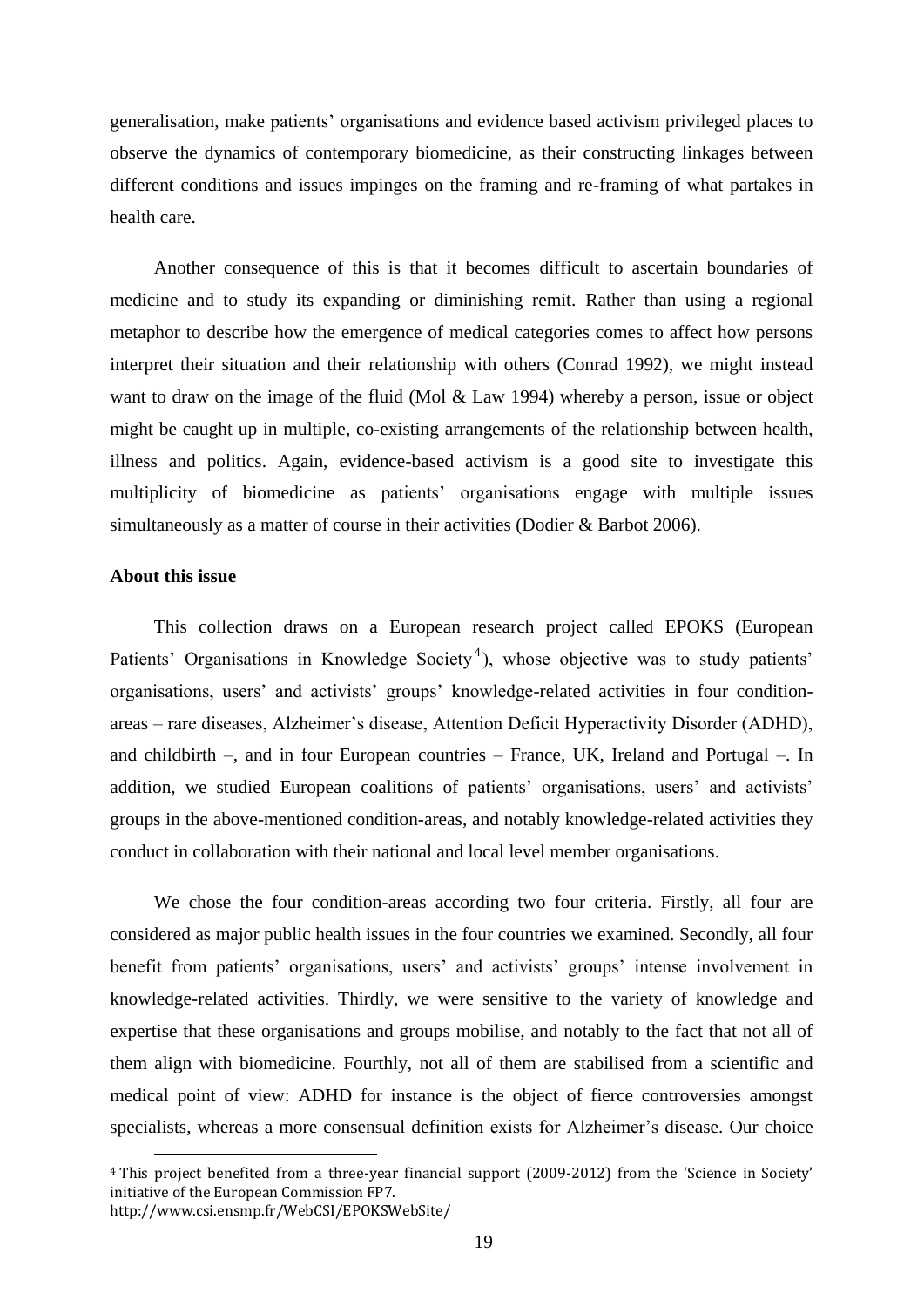of childbirth warrants a specific mention here, for childbirth is not a condition *per se*. The reason why we included childbirth is two-fold: (i) childbirth, although considered as an intimate life event by activists' groups, is nonetheless strongly embedded in the medical realm; (ii) childbirth offers an interesting locus for studying activists' intervention in medical practices, and notably the critical appraisal of EBM that some activists' groups put at the core of their action.

Our approach was not to compare organisations and groups in light of the national contexts into which they evolve, nor did we compare them according to their organisational features. Although all those factors impinge on the politics of these organisations and groups, we approached them the other way around. We begun by identifying and analysing their modes of engagement with knowledge and the nature of evidence they mobilise, and then looked at how their epistemic activities transform the networks of expertise and issues to which they make themselves part and parcel of in their countries, as well as the content and scope of their activism. This approach stems from our hypothesis on the crucial role played by the epistemic work undertaken by these organisations and groups on their conditions and causes. This does not mean that we are not interested in similarities and differences between these organisations and groups, but that we consider these similarities and differences as the provisional outcomes of their reflexive work on their conditions and related issues. In addition, we observed that similarities and differences are also worked on by these organisations and groups through their alliances, notably within European coalitions, as well as through the circulation of experience and knowledge that they contribute to: quite pragmatically then, we looked at how these organisations and groups identify themselves visà-vis each other (if they do).

Our approach also consists of studying these organisations and groups as particularly interesting loci for addressing research questions on the role of knowledge in the shaping of political activities. We did not look at these organisations and groups for themselves, but for their contribution to collective actions that question the politics of health and the functioning of medical institutions. In doing so, we intend to take seriously into consideration the fact that these organisations and groups develop highly hybrid activities that cannot be simply be labelled advocacy or lobbying, opposition to, or alliance with institutions. Many scholars (Epstein 2008; Brown et al. 2004) rightly emphasise the hybrid or boundary nature of health activism and movements as one feature of contemporary patients' organisations, users' and activists' groups. This prompted us to look at how these organisations' and groups' range of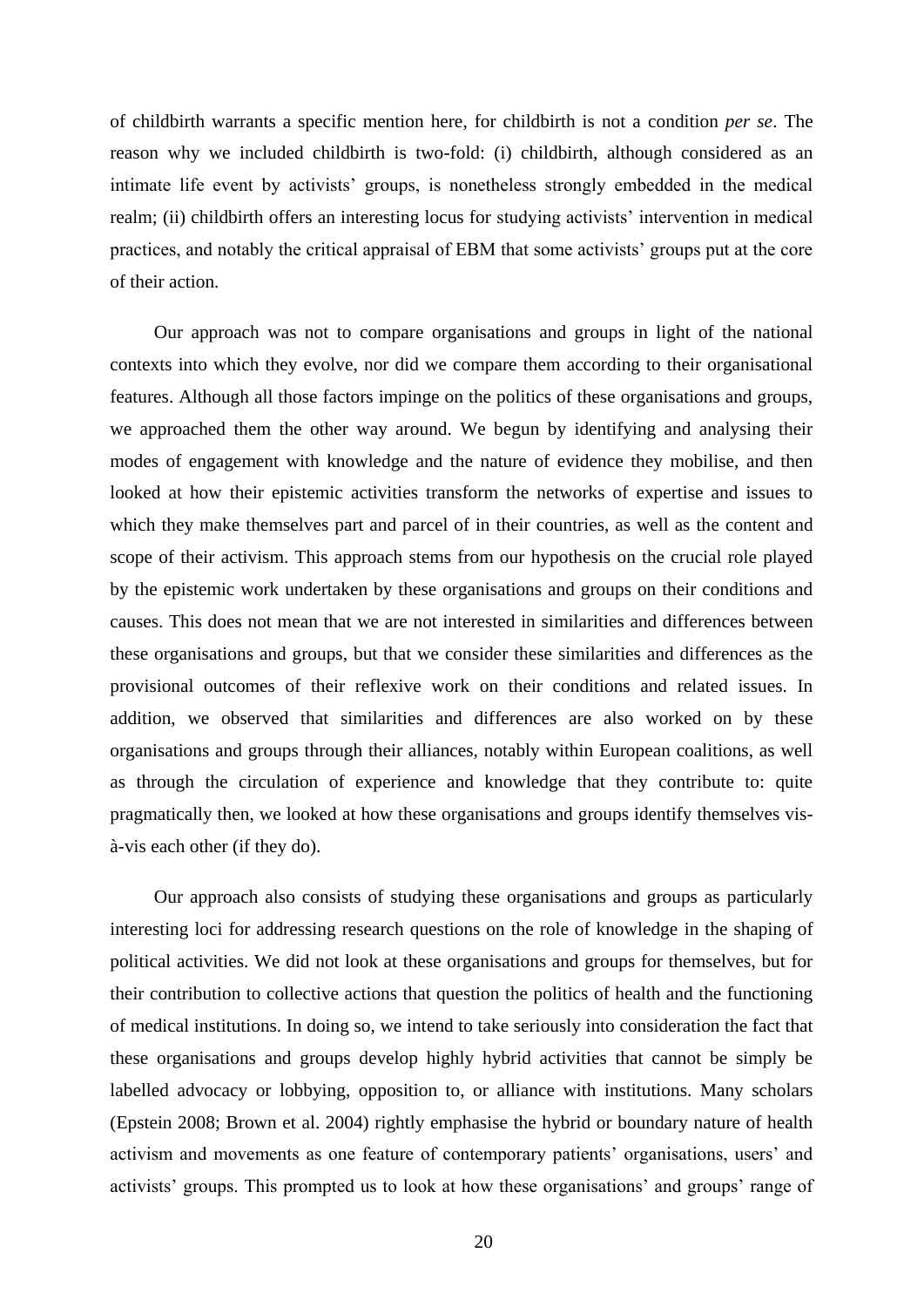activities eventually change their public identification, and even for some of them, the boundaries of their membership.

#### **References**

Allsop, J., Jones, K., & Baggott, R. (2004). Health consumer groups in the UK: a new social movement? *Sociology of Health and Illness, 26*(6), 737-756.

Arksey, H. (1994). Expert and Lay Participation in the Construction of Medical Knowledge. *Sociology of Health & Illness, 16*(4), 448-468.

Baggott, R., Allsop, J., & Jones, K. (2004). *Speaking for Patients and Carers: Health Consumer Groups and the Policy Process*. Basingstoke: Palgrave.

Barbot, J. (2002). *Les malades en mouvements : la medecine et la science a l'épreuve du sida*. Paris: Balland.

Barbot, J. (2006) How to build and "active" patient? The work of AIDS associations in France. *Social Science & Medicine, 62*(3), 538-551.

Barker, K.K. (2005). *The Fibromyalgia Story: Medical Authority and Women's Worlds of Pain*. Philadelphia: Temple University Press.

Barker, K. K. (2011). Listening to Lyrica: contested illnesses and pharmaceutical determinism. *Social Science & Medicine*, *73*(6), 833-842.

Berg, M., and A. Mol (eds.) (1998). *Differences in Medicine. Unravelling Practices, Techniques and Bodies*. Durham: Duke University Press.

Blume, S. (2009). *The Artificial Ear: Cochlear Implants and the Culture of Deafness.* New Brunswick, NJ: Rutgers University Press.

Brown, P., & Zavestoski, S. (2004). Social movements in health: an introduction. *Sociology of Health & Illness, 26*(6), 679–694.

Brown, P., Zavestoski, S., McCormick, S., Mayer, B., Morello-Frosch, R., & Altman, R. G. (2004). *Embodied health movements: new approaches to social movements in health*. Sociology of Health & Illness, *26*(1), 50-80.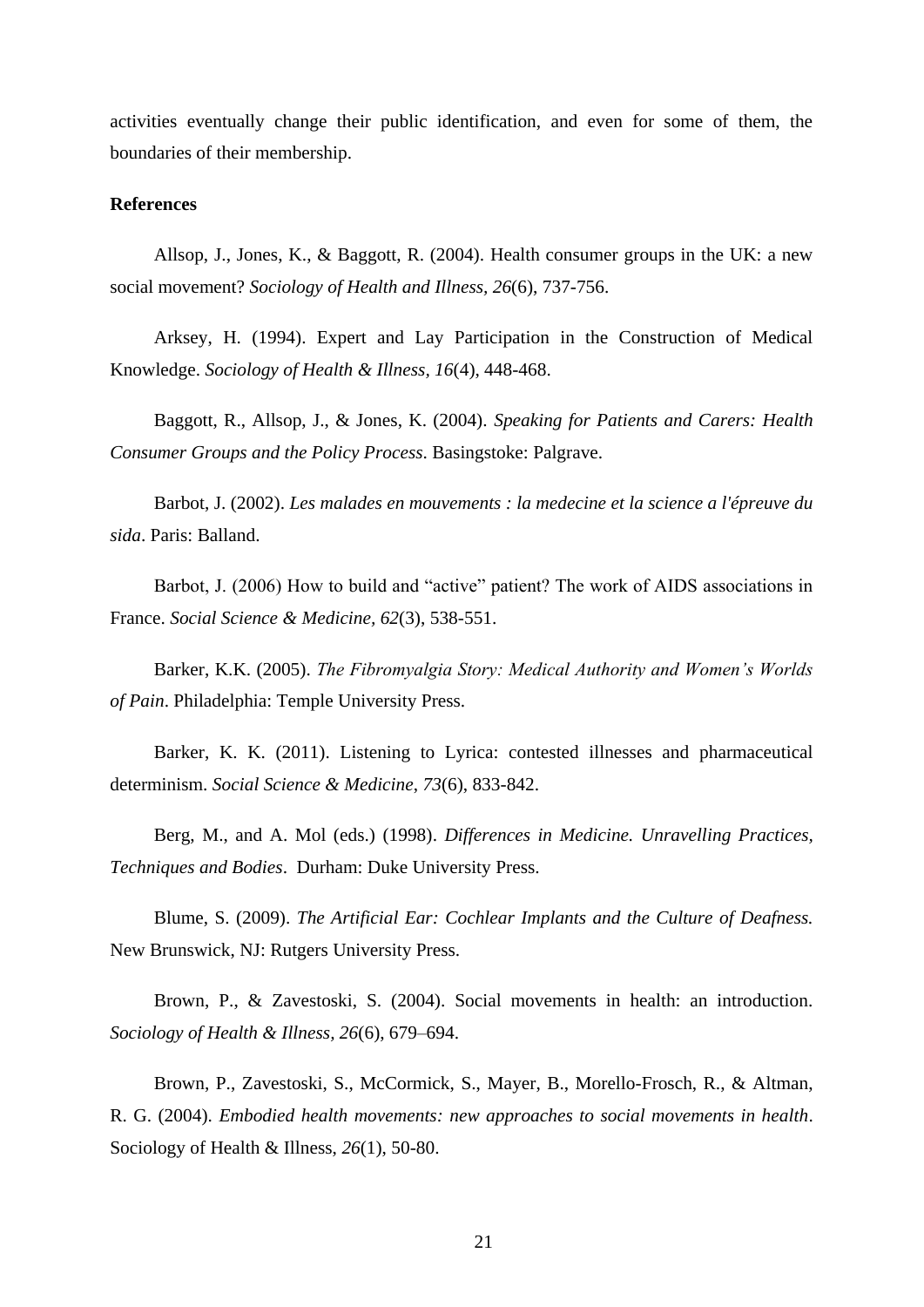Borkman, T. (1976). Experiential Knowledge: A New Concept for the Analysis of Self-Help Groups. *The Social Service Review, 50*(3), 445-456

Callon, M. (1986). Some Elements of a Sociology of Translation: Domestication of the Scallops and the Fishermen of St Brieuc Bay. In J. Law (Ed.), *Power, Action and Belief: A New Sociology of Knowledge*, London: Routledge & Kegan Paul, 196-223.

Callon, M., Lascoumes, P., & Barthe, Y. (2009). *Acting in an Uncertain World. An Essay on Technical Democracy*: MIT Press.

Cambrosio, A., Keating, P., Schlich, T., & Weisz, G. (2006). Regulatory objectivity and the generation and management of evidence in medicine. *Social Science & Medicine*, *63*(1), 189-199.

Clarke, A. (2009). *Biomedicalization: Technoscience, Health, and Illness in the U.S.* Durham NC, Duke University Press

Conrad, P. (2007) *The Medicalization of Society: on the Transformation of Human Conditions into Treatable Disorders.* Baltimore: John Hopkins University Press.

Corbin, J., & Strauss, A. (1988). *Unending Work and Care: Managing Chronic Illness at Home.* San Francisco: Jossey-Bass.

Dodier, N. (2003). *Leçons politiques de l'épidémie de sida.* Paris: Editions de l'EHESS.

Dodier, N., & Barbot, J. (2002). Multiplicity in Scientific Medicine: The Experience of HIV-Positive Patients. *Science, Technology & Human Value, 27*, 404-440.

Epstein, S. (1995). The construction of lay expertise: AIDS activism and the forging of credibility in the reform of clinical trials. *Science, Technology, and Human Values, 20*(4), 408–437.

Epstein, S. (1996). *Impure Science: AIDS, Activism, and the Politics of Knowledge*. Berkeley: University of California Press.

Epstein, S. (2007). *Inclusion. The Politics of Difference in Medical Research*. Chicago: The University of Chicago Press.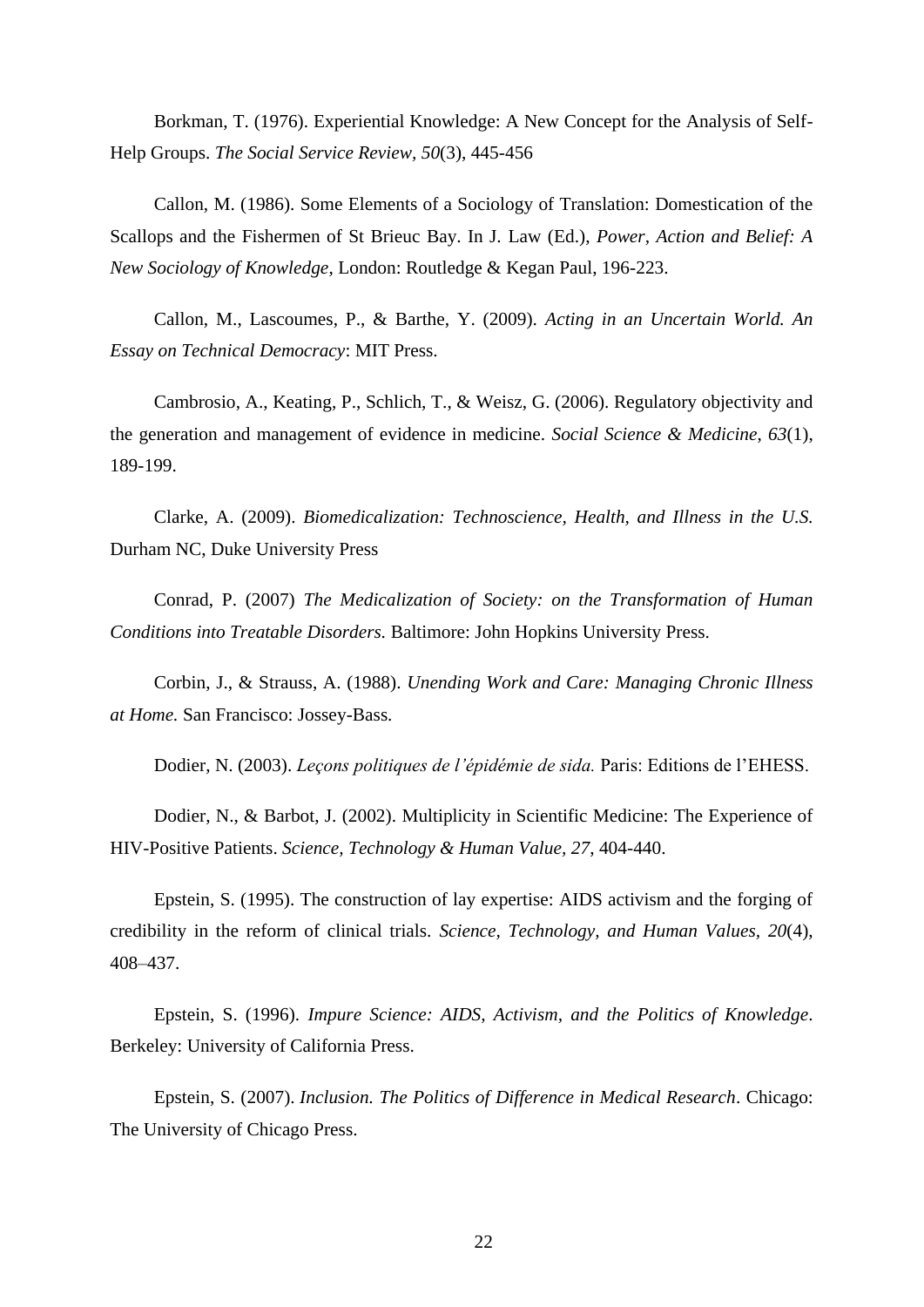Epstein, S. (2008). Patient Groups and Health Movements. In Hackett, E.J., Amsterdamska, O., Lynch, M., & Wajcman, J. (Eds.), *The Handbook of Science and Technology Studies (3rd edition)*, Massachusetts: MIT Press, 499-538.

Epstein, S. (2011). Measuring success: Scientific, institutional, and cultural effects of patient advocacy. In B. Hoffman, N. Tomes, R. Grob & M. Schlesinger (Eds.), *Patients as policy actors,* London: Rutgers University Press, 257-277.

Dumit, J. (2006). Illnesses you have to fight to get: Facts as forces in uncertain, emergent illnesses. *Social Science & Medicine, 62*(3), 577-590

Frickel, S., Gibbon, S., Howard, J., Kempner, J., Ottinger, G. And Hess, D.J. (2010). Undone Science: Charting Social Movement and Civil Society Challenges to Research Agenda Setting. *Science, Technology and Human Values*, *35*(4): 444-473.

Haas, P. M. (1992). Introduction: Epistemic Communities and International Policy Coordination. *International Organization, 46*(1), 1-35.

Hess, D.J. (2009). The Potentials and Limitations of Civil Society Research: Getting Undone Science Done. *Sociological Inquiry*, *79*(3): 306-327.

Hoffman, B., Tomes, N., Grob, R., & Schlesinger, M. (Eds.), *Patients as Policy Actors,* London: Rutgers University Press.

Keating, P., & Cambrosio, A. (2003). *Biomedical Platforms. Realigning the Normal and the Pathological in Late-Twentieth-Century Medicine*. Cambridge MA: MIT Press.

Landzelius, K. (2006). Introduction: Patient organization movements and new metamorphoses in patienthood. *Social Science & Medicine, 62*(3), 529-537.

Laurent, B. (2011). Technologies of Democracy: Experiments and Demonstrations. *Science and Engineering Ethics*, *17*(4), 649-666.

Light, D. W. (1991). Professionalism as a Countervailing Power. *Journal of Health Politics, Policy and Law*, *16*(3), 499-506.

Löfgren, H., de Leeuw, E., & Leahy, M. (Eds.) (2011). *Democratizing Health: Consumer Groups in the Policy Process*. Cheltenham: Edward Elgar.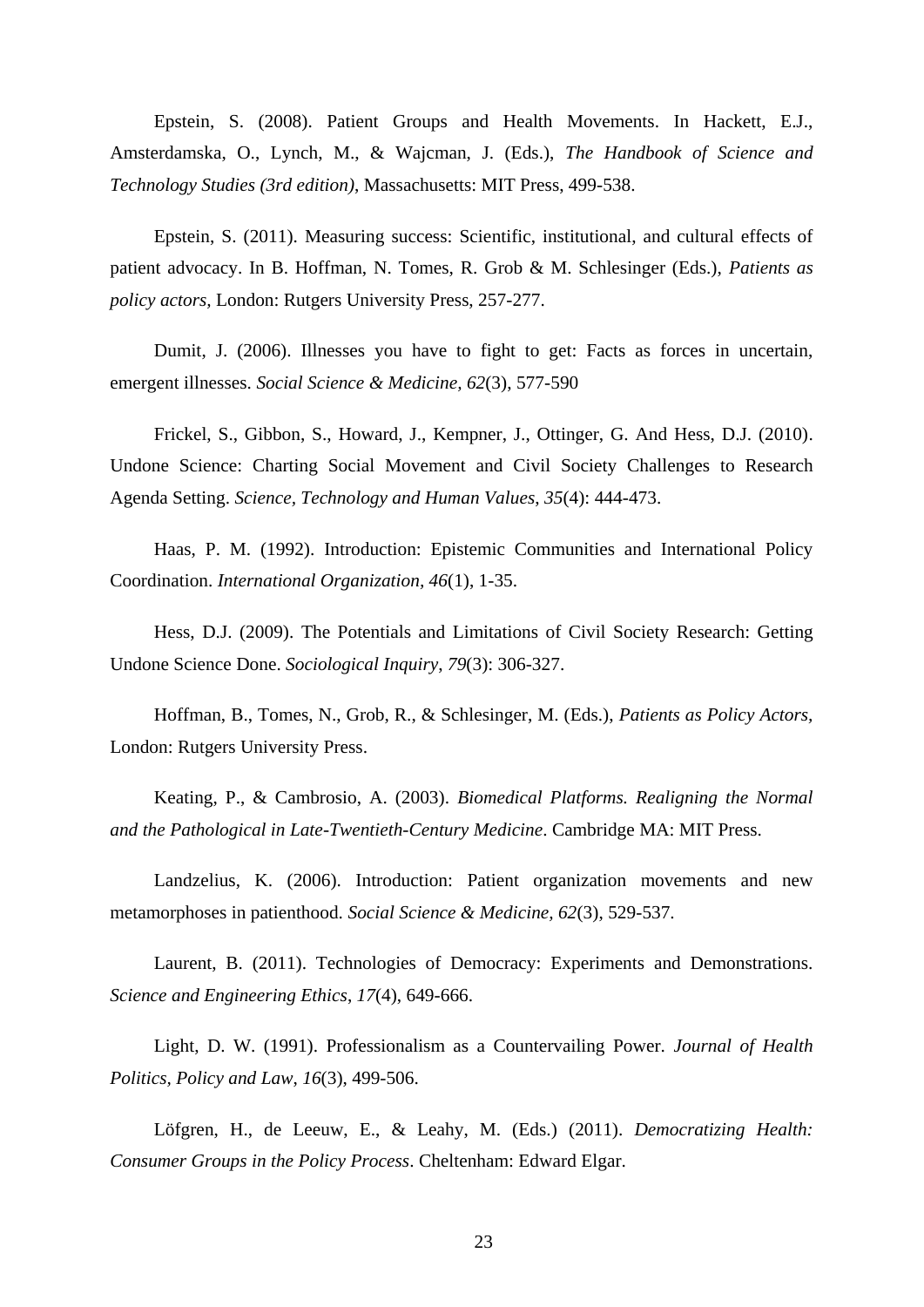Mol, A., & Law, J. (1994). Regions, Networks and Fluids: Anaemia and Social Topology. *Social Studies of Science, 24*, 641-671.

Moreira, T. (2010). When trials are not enough: clinical effectiveness vs. costeffectiveness in the dementia drugs controversy (2005-08). In Will, C. & Moreira, T., *Medical Proofs, Social Experiments: Clinical Trials in Shifting Contexts*. Farnam: Ashgate, 85-102.

Moreira, T. (2012). Health Care Standards and the Politics of Singularities: Shifting In and Out of Context. *Science, Technology & Human Values 37*(4), 307-331.

Novas, C. (2006). The political economy of hope: disease advocacy organisations, science and biovalue. *BioSocieties*, *1*, 289-305.

O'Donovan, O, Moreira, T, & Howlett, E. (in press). Tracking Transformations in Health Movement Organizations: Alzheimer's Disease Organizations and their Changing Cause Regimes. *Social Movement Studies*.

Panofsky, A. (2011). Generating sociability to drive science: Patient advocacy organizations and genetics research. *Social Studies of Science*, *41*(1), 31-57.

Pierret, J. (2003). The illness experience. State of knowledge and perspectives for research. *Sociology of Health & Illness*, *25*(3), 4-22.

Rabeharisoa, V., & Callon M. (1999). *Le Pouvoir des malades. L'Association Française contre les Myopathies & la recherche.* Paris: Les Presses de l'Ecole des mines de Paris.

Rabeharisoa, V., & Callon, M. (2004). Patients and scientists French muscular dystrophy research. In S. Jasanoff (Ed.), *States of knowledge. The co-production of science and social order*. London: Routledge, 142-160.

Rabeharisoa, V. (2006). From representation to mediation: The shaping of collective mobilization on muscular dystrophy in France. *Social Science & Medicine, 62*(3), 564-576.

Rabinow, P. (1999) Artificiality and enlightenment: from sociobiology to biosociality, *In*: M. Biagioli (Ed), *The Science Studies Reader*. New York and London: Routledge, 407- 416.